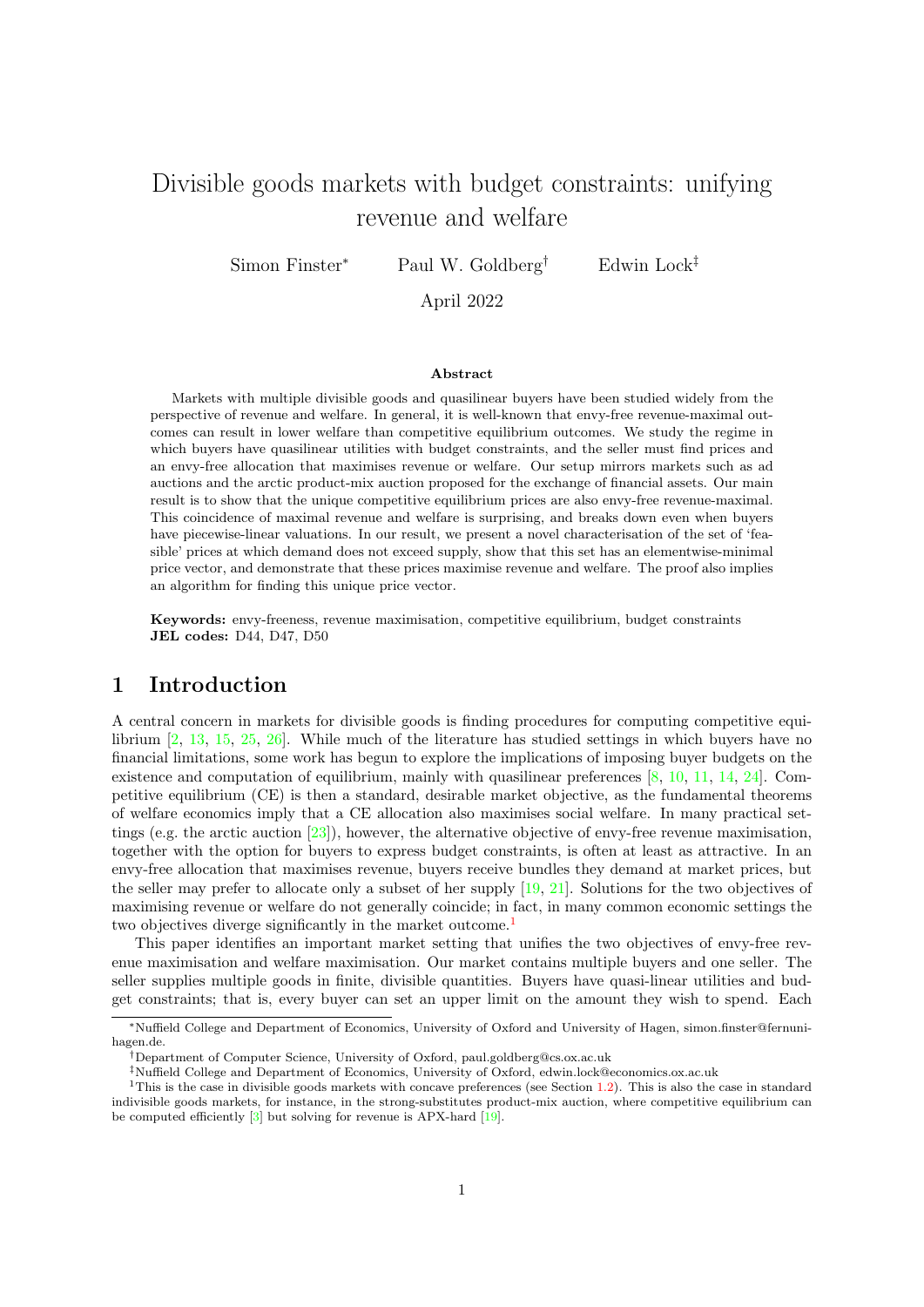buyer has an additive valuation, i.e. a fixed per-unit value for each good.[2](#page-1-0) While setups like this are important in practice (we elaborate on ad auctions below), they have received comparatively little attention in theoretical work. Our main contribution is to demonstrate that the two objectives of social welfare and envy-free revenue coincide in quasilinear budget-constrained markets: revenue is maximised at competitive equilibrium prices. To prove this, we introduce a novel geometric object, the feasible region, which is defined as the set of prices at which, for every good, either the market clears or there is excess supply. This region has a smallest element which, as we show in this paper, is the revenue- and welfare-maximising price.

In applications, buyers with additive valuations are of particular interest. For example, Klemperer [\[21\]](#page-16-10) introduced the 'arctic auction', originally developed for the government of Iceland, in which buyers have budget-constrained preferences for multiple divisible goods. The market we consider can be interpreted as a special case of this auction. The government planned to use the arctic auction to exchange blocked accounts for other financial assets, e.g. cash or bonds of different quality, available with limited supply.[3](#page-1-1) The auction was tailored to this use because buyers could submit a budget, as well as trade-offs between different assets through bid prices. The objective of Klemperer's auction was to maximise revenue subject to envy-freeness, which is attractive for the seller (government) as well as bidders. We show in Section [2.1](#page-7-0) that each buyer in the arctic auction has preferences corresponding to the aggregation of multiple budget-constrained quasilinear buyers with additive valuations.

Our market is also a suitable model of many ad auctions as they occur in practice. An identical setting, but with an ex-ante different notion of equilibrium, has recently been addressed by Conitzer et al. [\[10\]](#page-16-4). When advertising companies compete for web space (goods) to display their ads, the decision of which publisher to choose and bid for is difficult. It may be intuitive, however, to choose an advertising budget and state demand in terms of 'limit market prices' for multiple, distinct goods, below which the seller, or the market platform, allocates those goods with the highest value for money. This is not only conceptually easier for advertisers, but also practical, feasible, and desirable from the perspective of social welfare and revenue, as demonstrated by our results for the budget-constrained quasilinear setting.

The market we study has recently been labelled a 'quasi-Fisher' market (Murray et al. [\[24\]](#page-16-7)), as it can be considered a generalisation of Fisher markets in which buyers have quasi-linear utilities. In standard Fisher markets, buyers spend their entire budget at any market prices, and so revenue is constant at all prices. In contrast, buyers with quasi-linear utility and budget constraints spend nothing when prices are unacceptably high. Hence, the notion of maximising revenue becomes a viable objective for the seller to pursue. Quasi-Fisher markets have been studied from a (robust) competitive equilibrium perspective [\[8,](#page-15-1) [24\]](#page-16-7) as well as from the perspective of Nash social welfare [\[9\]](#page-15-3). While competitive equilibrium and Nash social welfare are desirable in terms of stability, designing an auction to maximise revenue while respecting envy-freeness may better reflect the primary interests of the seller without affecting the stability of the allocation.

Our contributions. In this paper, we show that when buyers have budget-constrained utilities with additive valuations, the two objectives of maximising revenue and finding a competitive equilibrium coincide. The unique market-clearing prices are buyer-optimal among all revenue-maximising prices in the sense that they maximise the quantities allocated to each buyer, and thus maximise buyer utilities. Building on the work of Chen et al.  $[8]$ , our results imply that efficient inner-point methods can be used to find revenue-maximising prices and allocation. Our proof proceeds geometrically and may thus convey insights of independent interest. First we show that the set of 'feasible' prices (in the sense that aggregate demand does not exceed supply) contains an elementwise-minimal price vector. This is not immediately clear, as the set of feasible prices is not convex. We then complete the argument by showing that this elementwise-minimal price vector maximises revenue and clears the market. In order to demonstrate the latter, we adapt a price-scaling procedure from Adsul et al. [\[1\]](#page-15-4)'s simplex-like algorithm for linear Fisher markets to our market setting. Given non-minimal feasible prices, our procedure scales down the prices of a subset of goods while maintaining feasibility.[4](#page-1-2) Just as Adsul et al. [\[1\]](#page-15-4) derive a simplex-like algorithm

<span id="page-1-0"></span><sup>&</sup>lt;sup>2</sup>Note that budget constraints are especially natural for additive valuations on unbounded domains, as they are necessary to ensure finite quasi-linear demand. Infinite demand would make envy-free allocation impossible.

<span id="page-1-2"></span><span id="page-1-1"></span><sup>3</sup>Other related applications may include debt restructuring and the (re-)division of firms between shareholders [\[23\]](#page-16-8).

<sup>4</sup>The procedure of Adsul et al. [\[1\]](#page-15-4) scales prices up instead of down. A second difference is that buyers in our setting can choose not to spend (a part of) their budget; recall that buyers in Fisher markets always spend their entire budget. This requires additional pre-processing for buyers that may be indifferent between spending all of the budget or only a fraction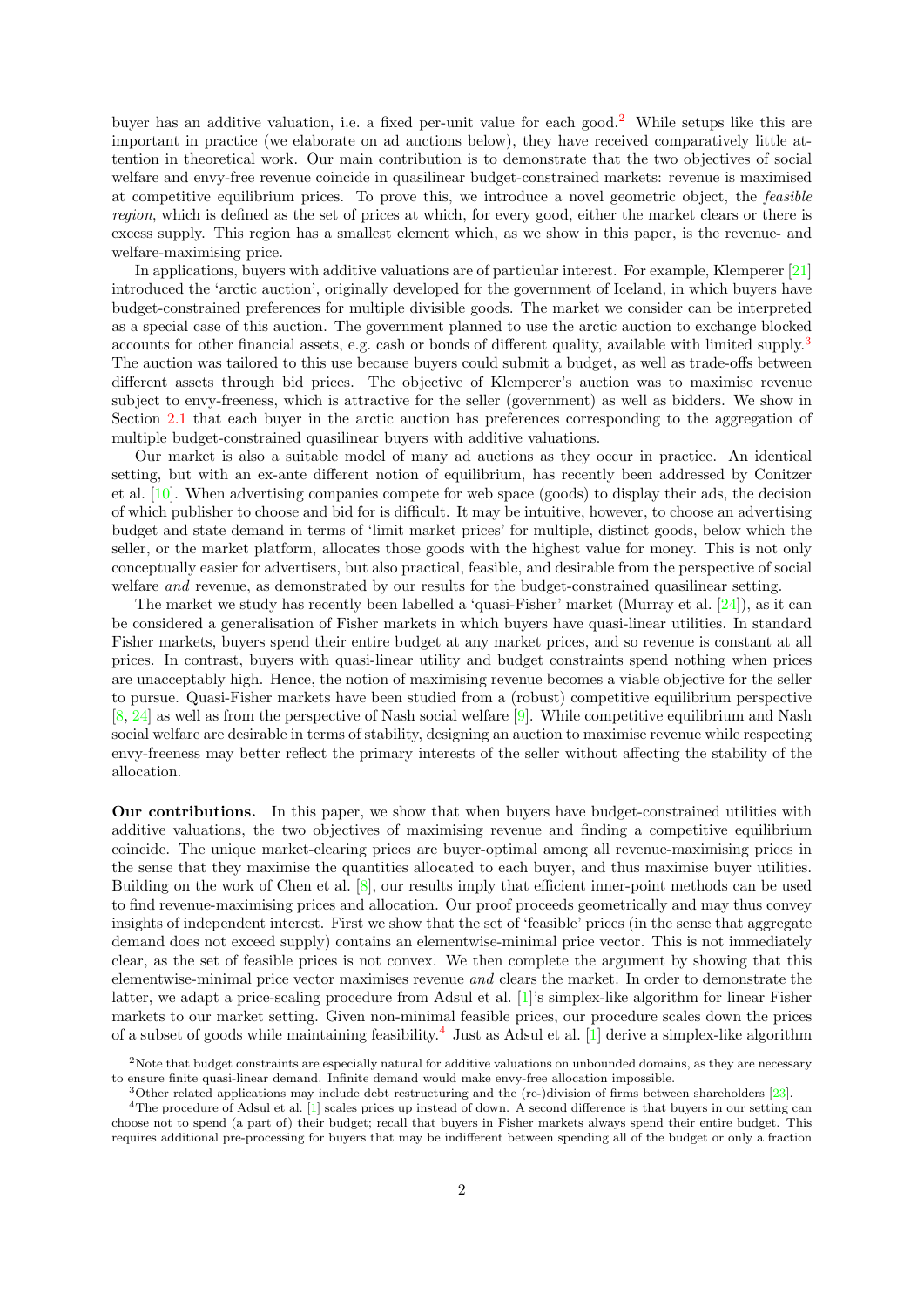for solving linear algorithms by repeatedly calling their price-scaling procedure, we see that applying our procedure finitely many times leads to an algorithm for finding the elementwise-minimal prices that may be more efficient and easily implementable in practice than existing interior point methods.

Organisation. The remainder of this section discusses related literature (Section [1.1\)](#page-2-0) and highlights the necessity of additive valuations for our result (Section [1.2\)](#page-3-0). In Section [2,](#page-4-0) we define our model. Our main theorem on the coincidence of revenue and welfare is stated and proved in Section [3.](#page-7-1) The pricereduction procedure is described in Section [4.](#page-10-0) In Section [5,](#page-14-0) we state our theorem on finding market clearing prices, and Section [6](#page-15-5) concludes.

#### <span id="page-2-0"></span>1.1 Related literature

Computing equilibrium prices in multi-good markets has raised great interest among economists and computer scientists alike, most notably for the divisible goods market due to Léon Walras  $[27]$ , for which Arrow and Debreu in their famous result [\[2\]](#page-15-0) proved the existence of a general market equilibrium. Since then, much algorithmic machinery has been developed for the Arrow-Debreu market (e.g. [\[15,](#page-16-1) [20\]](#page-16-12)) and its important special case, the Fisher market  $[6]$ . Fisher markets are a simple, economic setting with well-known tractable algorithms for the computation of competitive market equilibria. The famous Eisenberg-Gale convex program [\[16\]](#page-16-13), originally introduced for linear utilities, has later been studied in the context of various types of preferences such as particular spending constraints  $[5, 12, 18]$  $[5, 12, 18]$  $[5, 12, 18]$  $[5, 12, 18]$  $[5, 12, 18]$  or additional transaction costs [\[7\]](#page-15-8).

Our model of budget-constrained buyers with quasilinear utilities and additive valuations can be understood as a 'quasi-Fisher' market [\[24\]](#page-16-7). In the linear Fisher setting, money has no intrinsic value: buyers do not gain any utility from any leftover budget. In contrast to the Arrow-Debreu market, prices are neither scalable in the linear nor in the quasilinear Fisher market setting. Moreover, contrasting with the linear Fisher market, in the budget-constrained buyer market with quasilinear utilities, demand is not invariant to scaling prices, in the sense that, for every buyer, there exists a limit price for each good beyond which the buyer does not demand the good.

While linear Fisher markets have received significant attention in the literature (e.g. Adsul et al. [\[1\]](#page-15-4), Devanur et al. [\[13\]](#page-16-0), Orlin [\[26\]](#page-16-3)), their counterpart with quasilinear utilities has appeared in various guises. The first results on quasilinear Fisher markets were developed by Chen et al. [\[8\]](#page-15-1). They show that competitive equilibria can be computed in polynomial time, using interior point algorithms for convex programmes. Cole et al. [\[9\]](#page-15-3) consider the problem of maximising Nash social welfare in, mainly in linear Fisher markets spending restricted utility models, but also with extensions to Leontief, CES utility, and quasilinear utility.

In contrast with this literature, our paper considers not only competitive equilibrium and social welfare as solution concept and market objective, but also maximising revenue subject to envy-freeness. Our unifying result demonstrates the importance of the quasilinear setting, from a theoretical perspective as well as in applications. The practical relevance is highlighted also by a recent paper by Conitzer et al. [\[10\]](#page-16-4). Their setting is particularly inspired by online ad auctions, and the basic properties of the market, buyers, goods, and budget-constrained preferences with additive values are identical to ours. However, unlike in our setting, each divisible good is sold in an independent, single-unit first-price auction, where only the highest bidders can win a positive quantity. Conitzer et al. [\[10\]](#page-16-4) introduce the solution concept of first price pacing equilibria (FPPE), in which the bids submitted correspond to the buyers' values scaled (uniformly for each buyer) by a multiplicative factor, the pacing multiplier.<sup>[5](#page-2-1)</sup> Interestingly, this at first sight unrelated auction procedure can also be solved using the modified Eisenberg-Gale convex programme by Chen et al. [\[8\]](#page-15-1). Moreover, Conitzer et al. [\[10\]](#page-16-4) show that the unique FPPE corresponds to a competitive equilibrium in the sense of our setting, that is, in the overarching market for all goods with budget-constrained, quasilinear buyers. While the authors show that the FPPE is revenue-maximal among all budget-feasible pacing multipliers and corresponding allocations, our work implies that the FPPE is indeed revenue-maximising subject to envy-freeness in the entire market.

thereof at given prices.

<span id="page-2-1"></span><sup>5</sup>An FPPE is defined as a set of pacing multipliers (one for each buyer) and allocations that satisfy the allocation and pricing rule of standard first-price auctions, as well as budget feasibility, supply feasibility, market clearing for demanded goods, and 'no unnecessary pacing', i.e. a buyer's multiplier equals one if she has unspent budget.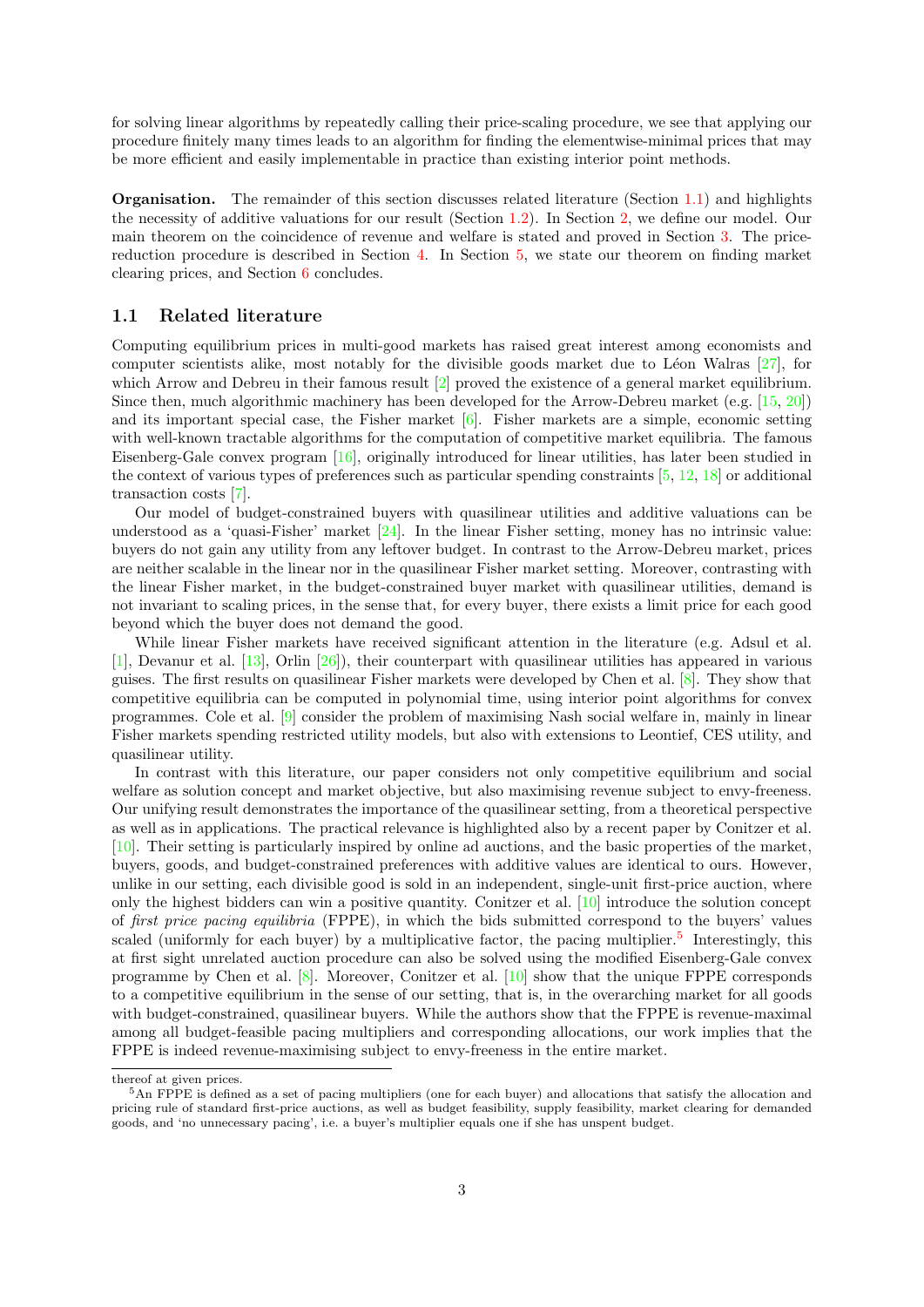#### <span id="page-3-0"></span>1.2 Introductory examples

The purpose of the first example is to demonstrate the difficulties one encounters with diminishing marginal values and motivates our interest in additive valuations. We also introduce some of the geometric properties of our framework in a two-good example with additive valuation, which are natural to work with for our objective.

**Example 1.** A seller (she) can provide a single good available with supply  $s \in \mathbb{R}_+$  at zero marginal costs. There is one buyer (he) with a continuous valuation  $v : \mathbb{R} \to \mathbb{R}$  for the good. The buyer has quasi-linear utility  $u(p, x) = v(x) - px$ , where p denotes the unit price of the good, and a budget  $\beta \in \mathbb{R}_+ \cup \{\infty\}$ . We aim to find an allocation  $x \leq s$  and a price p that maximise social welfare (SW) or the seller's revenue (R). The buyer demands quantity x at price p if  $x \in \arg \max_x v(x) - px$  such that  $px \le \beta$ .

The revenue maximisation problem is constrained in the sense that the seller cannot enforce a specific allocation to the buyer. She can only set a price, anticipating the buyer's demand. Thus, the seller's revenue is maximised at  $(x, p) \in \arg \max_{x, p} px$  such that  $x \in \arg \max_{x} v(x) - px$  and  $x \leq s$ . Social welfare, on the other hand, is simply maximised at  $(x, p) \in \arg \max_{x, p} v(x) - px$  such that  $x \leq s$ .

To derive optimal (for revenue or social welfare) allocations and prices, we first need to make some assumptions on the buyer's valuation. In the economics literature, diminishing marginal values are a typical assumption on preferences. In that case, the buyer always demands a quantity such that his marginal utility at this quantity is zero. Social welfare maximisation then implies  $v'(x) = p$  and  $x = s$ ; therefore, social-welfare maximising prices are always 'market-clearing'.[6](#page-3-1) However, if the seller were allowed to adjust the price subject to respecting the buyer's demand, she might be able to not sell the entire supply and extract more revenue. The following proposition shows that this is indeed the case for all strongly concave value functions if the buyer's budget is large.

<span id="page-3-2"></span>**Proposition 1.** Let v be differentiable and strongly concave with parameter m for some  $m > 0$ , and let  $\beta = \infty$ . Then there exists some supply  $s \in \mathbb{R}$  so that revenue is not maximised at the market-clearing price.

When the buyer has a finite budget, the situation is more intricate. Indeed, supply can only lie in the finite interval  $X := [0, \max\{x \mid xv'(x) \leq \beta\}]$ . We define  $\tilde{x}$  implicitly by  $\tilde{x}v'(\tilde{x}) = \beta$  and we call any bundle  $x \in X$  budget-feasible.

<span id="page-3-3"></span>**Proposition 2.** Suppose the buyer has a strongly concave valuation  $v$  with parameter  $m$  and a finite budget  $\beta$ . If supply s is contained in X with  $v'(s) < ms$ , or if  $m > \frac{v'(\tilde{x})}{\tilde{x}}$  $\frac{f(x)}{\tilde{x}}$ , then revenue is not maximised at the market-clearing price.

This proposition tells us that for any strongly concave valuation, we can find a combination of budget and supply such that the maximisers of the social welfare and the revenue maximisation problem do not coincide. For example, we may require the valuation to be sufficiently concave relative to the budget. Therefore, we consider the class of constant marginal values, i.e.  $v(x) = vx$ .

**Proposition 3.** Let the buyer's valuation be  $v(x) = vx$  with budget  $\beta$ . Then the seller's revenue is maximised at market-clearing prices.

The above proposition is straightforward. Social welfare is maximised at  $p = \min\{v, \frac{\beta}{s}\}\$  and  $x = s$ . Because the buyer spends his entire budget, the seller cannot extract more revenue, and the welfare maximising allocation and price are also revenue-optimal.

An immediate question to ask is whether this simple logic extends to more general environments and preferences. The answer we present in this paper is affirmative: if any number of buyers have quasi-linear, budget-constrained utility and additive values for any number of goods, then revenue and social welfare are maximised at a unique set of elementwise-minimal prices. The result, however, is not immediate. In the following, we illustrate the difficulty in another simple example with two goods.

**Example 2.** Two goods A and B are for sale with a supply of  $s_A = 3$  and  $s_B = 2$ . There are three buyers 1, 2, and 3 with the following marginal values:  $v^1 = (v_A^1, v_B^1) = (2, 3), v^2 = (v_A^2, v_B^2) = (2, 2),$ and  $v^3 = (v_A^3, v_B^3) = (4, 2)$ . Utilities are quasi-linear, i.e.  $u^i(x, p) = \sum_j (v_j^i - p_j)x_j$  for buyer i. Each

<span id="page-3-1"></span> $6$ The welfare theorems hold even in the general version of our model with multiple goods.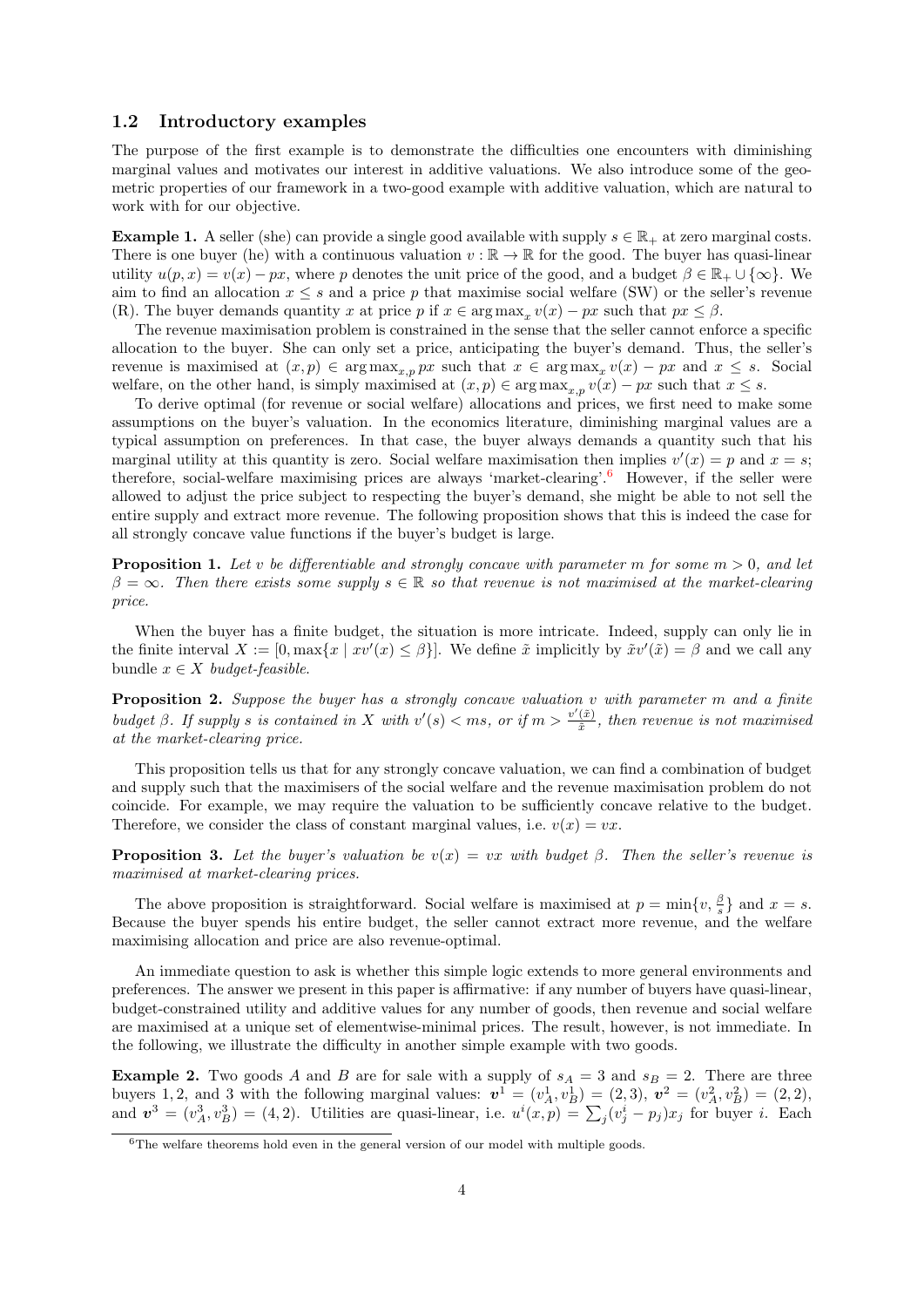<span id="page-4-1"></span>

Figure 1: The feasible region in  $p_A$ - $p_B$ -space

buyer has a budget of  $\beta^1 = \beta^2 = \beta^3 = 1$ . We can allocate the 3 units of A and 2 units of B among the three buyers to maximise either revenue or social welfare, but need to respect individual demand. It is not hard to check that at given prices  $(p_A, p_B)$  each buyer i will demand a good  $j \in \arg \max_{j=1,2} \frac{v_j^i}{p_j}$ , if  $v_j^i \geq p_j$ . Any good k with  $v_k^i < p_k$  will never be demanded by buyer i. This kind of individual demand can be easily represented in price space (more detail in Section [2.1\)](#page-7-0). At some prices, aggregate demand is too large to be satisfied by supply. Prices at which aggregate demand does not exceed supply are called supply-feasible. The set of supply-feasible prices makes up the *feasible region*. The bids (black dots) and the feasible region (in grey) are illustrated in Fig. [1.](#page-4-1) Note that the feasible region also includes a short line segment between  $p^* := (\frac{3}{5}, \frac{3}{5})$  (red dot) and  $p' := (\frac{2}{3}, \frac{2}{3})$  (blue dot).

At prices  $(\frac{3}{5}, \frac{3}{5})$ , buyer 1 demands  $\frac{5}{3}$  of B, buyer 3 demands  $\frac{5}{3}$  of A, and buyer 2 demands  $x_A^2 \in [0, \frac{5}{3}]$ copies of A and  $\frac{5}{3} - x_A^2$  of B. With supply  $(s_A, s_B) = (3, 2)$ , set  $x_A^2 = \frac{4}{3}$  to clear the market. It is easy to check that indeed any prices on  $[p^*, p']$  induce a feasible allocation. All prices  $[p^*, p']$  are revenue-maximising. However, only  $p^*$  clears the market and constitutes CE prices.

#### 1.3 Preliminaries

For any two *n*-dimensional vectors  $v \in \mathbb{R}^n$  and  $w \in \mathbb{R}^n$ , we write  $v \leq w$  when the inequality holds element-wise. For any  $j \in [n]$ ,  $e^j$  denotes the vector whose j-th entry is 1 and other entries are 0. For convenience, we also define  $e^0 = 0$ . The dot product of v and w is denoted  $v \cdot w$ . For any function  $f: A \times B \to \mathbb{R}^n$ , we use the implicit summation  $f(A', b) = \sum_{a \in A'} f(a, b)$ ,  $f(a, B') = \sum_{b \in B'} f(a, b)$ , and  $f(A', B') = \sum_{a \in A', b \in B'} f(a, b)$ , for any  $A' \subseteq A$  and  $B' \subseteq B$ .

### <span id="page-4-0"></span>2 Markets, preferences, and objectives

We consider the following market. There are n goods  $[n] := \{1, \ldots, n\}$ , typically denoted by j and k. We will also work with a notional *null good* 0, and let  $[n]_0 = \{0, \ldots, n\}$ . A bundle of goods, typically denoted by x or y in this paper, is a vector in  $\mathbb{R}^n$  whose j-th entry denotes the quantity of good j. The seller has a supply bundle  $s \in \mathbb{R}^n$  that they wish to sell, partially or completely, by setting uniform market prices  $p \in \mathbb{R}^n$ ; a price vector  $p \in \mathbb{R}^n$  has a price entry for each of the n goods. When working with the notional null good 0, we implicitly define  $p_0 = 0$ .

We have m buyers  $[m] = \{1, \ldots, m\}$ , typically denoted by i, with budgets  $\beta^i$  who compete for the supply of the *n* distinct goods. Throughout this paper, we assume that every buyer  $i \in [m]$  has an additive valuation  $v^i : \mathbb{R}^n \to \mathbb{R}$  and budget  $\beta^i$ . That is, each buyer i possesses a vector  $v^i \in \mathbb{R}^n_+$  so that the valuation is given by  $v^i(x) = v^i \cdot x$  for all bundles  $x \in \mathbb{R}^n$ . Moreover, without loss of generality we can assume that, for every good  $j \in [n]$ , there exists at least one buyer with a positive valuation  $v_j$ for the good. (Otherwise we can simply remove the good from the auction.) Utilities are quasi-linear,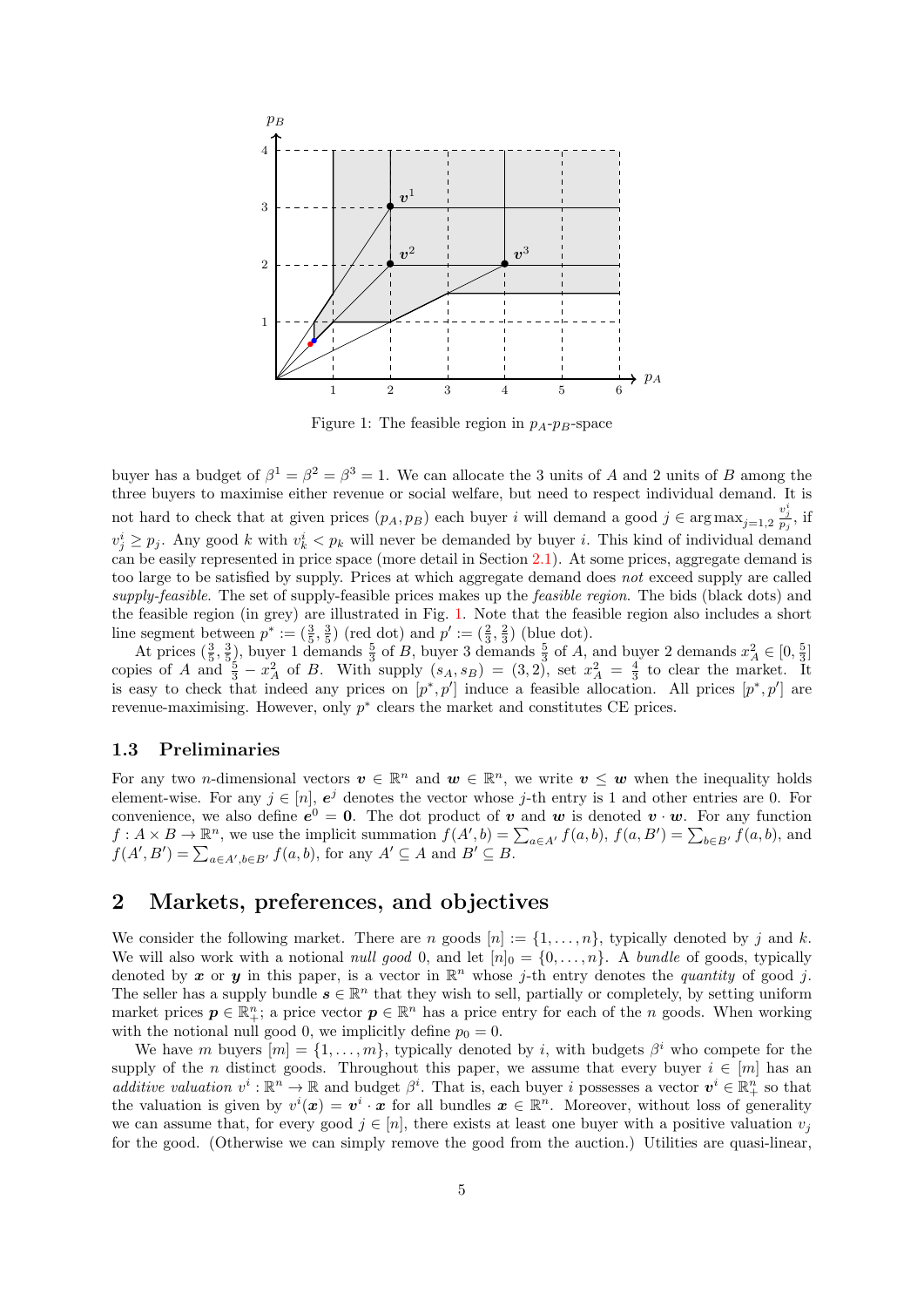

Figure 2: Illustrations of (aggregate) demand correspondences for buyers with quasi-linear utilities, additive valuations and budget constraints. Left: Demand for a single buyer with additive valuation  $v = (5, 3)$  and budget constraint  $\beta$  divides price-space into three regions. At prices that are element-wise larger than  $v$ , the buyer demands nothing. At prices  $p$  that lie above the line connecting point  $v$  to the origin, the buyer demands a quantity  $\beta/p_1$  of good 1. Conversely, at prices below the line, the buyer demands  $\beta/p_2$  of good 2. Right: The aggregate demand correspondence of two buyers: the first has valuation  $v^1 = (3,6)$  and budget  $\beta^1$ , and the second has valuation  $v^2 = (6,3)$  and budget  $\beta^2$ .

i.e. the buyer derives utility  $u^i(x,p) = v^i(x) - p \cdot x = (v^i - p) \cdot x$  from receiving bundle  $x \in \mathbb{R}^n$  at prices  $p \in \mathbb{R}^n$ . At any given prices p, a buyer i demands the bundles x that maximise their utility  $u^i(\cdot, p)$ , subject to not exceeding their budget (expressed by the budget constraint  $\bm{x} \cdot \bm{p} \leq \beta^i$ ). This leads to the demand correspondence  $D^{i}(\mathbf{p}) = \max_{\mathbf{x} \in \mathbb{R}^n, \mathbf{x} \cdot \mathbf{p} \leq \beta^{i}} (v^{i}(\mathbf{x}) - \mathbf{p} \cdot \mathbf{x}) = \max_{\mathbf{x} \in \mathbb{R}^n, \mathbf{x} \cdot \mathbf{p} \leq \beta^{i}} (v^{i} - \mathbf{p}) \cdot \mathbf{x}$ .

As with prices, we define  $v_0^i = 1$  for the value of the null good. Moreover, for any buyer i and prices p, we define the *demanded good set*  $J^{i}(p) = \arg \max_{j \in [n]_0} \frac{v_j^i}{p_j}$ . This set of goods is also referred to in the literature (on Fisher markets) as maximising bang-per-buck. (Note that  $J^{i}(p)$  contains the null good if  $\max_{j\in[n]_0}\frac{v_j^i}{p_j}=1$ , as we have  $v_0^i=1$  and  $p_0=1$  by definition.) This allows us to provide an alternative characterisation of the demand correspondence that we rely on when proving our results below. In particular, Lemma [4](#page-5-0) makes the initial observation that bundles only contain quantities of goods that maximise bang-per-buck; in other words, if  $x$  is a bundle demanded by buyer i at  $p$ , then  $x_j > 0$  implies  $j \in J^i(p)$ . Moreover, any demanded bundle is the convex combination of the 'extremal' bundles that arise when the entire budget is spent on a single demanded good in  $J^{i}(p)$ . In Section [2.1,](#page-7-0) we will see that the arctic product-mix auction introduces a bidding language which starts from this definition of demand to characterise a more general demand type.

<span id="page-5-0"></span>**Lemma 4.** Fix  $p \in \mathbb{R}^n_+$ . Let  $x \in D(p)$  for some buyer with additive valuation v, budget  $\beta$  and demanded good set  $J(p)$ . If  $x_j > 0$ , then  $j \in J(p)$ . Moreover  $D(p) = \text{conv} \left\{ \frac{\beta}{p_j} e^j \mid j \in J(p) \right\}$ .

*Proof.* Suppose, for contradiction, we have a non-null good j with  $x_j > 0$  and  $j \notin J(\mathbf{p})$ . Then there exists another good  $k \in J(p)$  with  $\frac{v_j}{p_j} < \frac{v_k}{p_k}$ . If k is the null good, then we define a new bundle x' from x by not spending on good j, so  $x' = x - x_j e^j$ . It is immediate that x' is budget-feasible in the sense that it does not exceed the buyer's budget  $\beta$  at  $p$ , as  $x' \cdot p \leq x \cdot p \leq \beta$ . Moreover, its utility is  $(v-p) \cdot x' = (v-p) \cdot x + x_j (p_j - v_j) > (v-p) \cdot x$ . The last inequality follows from our assumption that  $v_j > v_0 = 1$  and it contradicts our assumption that  $x$  maximises utility. Now suppose k is not the pull  $\frac{v_j}{p_j} < \frac{v_0}{p_0} = 1$ , and it contradicts our assumption that x maximises utility. Now suppose k is not the null good. Then we let  $x'$  be the bundle obtained from x by spending nothing on good j and instead using the same amount of money to buy (additional) quantities of good k, so  $x' \coloneqq x + x_j \left( \frac{p_j}{p_k} \right)$  $\frac{p_j}{p_k} \boldsymbol e^k - \boldsymbol e^j \Big) \geq 0.$ Then  $x'$  does not exceed the buyer's budget, as we can verify  $p \cdot x' = p \cdot x \le \beta$ . Moreover, its utility is  $(\boldsymbol{v}-\boldsymbol{p})\cdot\boldsymbol{x}'=(\boldsymbol{v}-\boldsymbol{p})\cdot\boldsymbol{x}+x_j\left(\frac{p_j}{p_j}\right)$  $\left(\frac{p_j}{p_k}v_k-v_j\right)=({\bm{v}}-{\bm{p}})\cdot{\bm{x}}+x_jp_j\left(\frac{v_k}{p_k}-\frac{v_j}{p_j}\right)$  $\left(\frac{v_j}{p_j}\right) > (\boldsymbol{v}-\boldsymbol{p})\cdot \boldsymbol{x}.$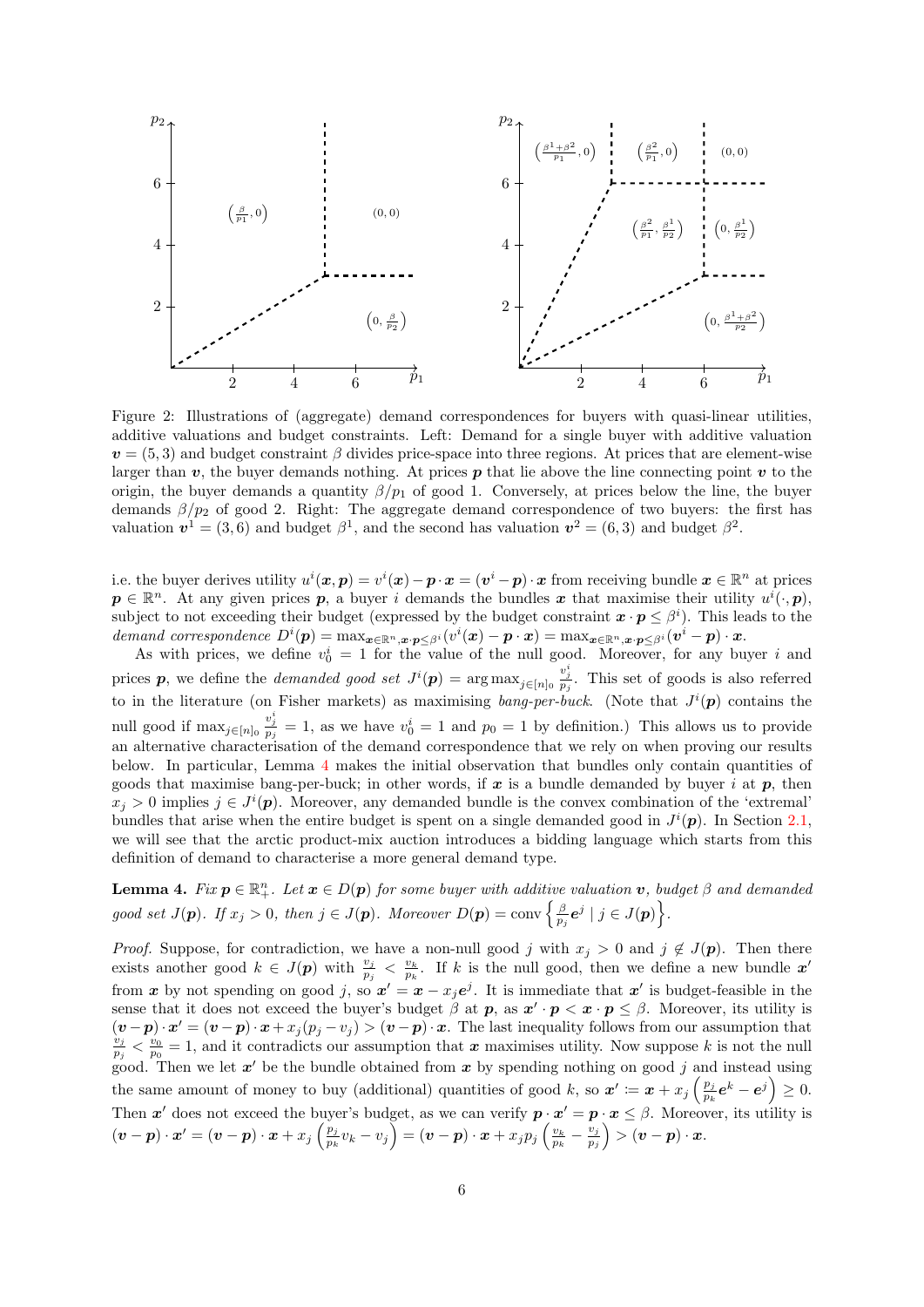Next we consider the second claim  $D(p) = \text{conv}\left\{\frac{\beta}{p_j}e^j \mid j \in J(p)\right\}$ . Fix  $x \in D(p)$ , and let  $\beta_j$  denote, for each good  $j \in [n]_0$ , the amount that the buyer spends on j to obtain  $x_j$ . If  $0 \in J(\mathbf{p})$ , then we let  $\beta_0 = \beta - \beta_{[n]}$  be the remainder of the budget that the buyer doesn't spend. Hence we have  $\beta_{J(p)} = \beta$ and  $\beta_j = 0$  for  $j \notin J(\mathbf{p})$ . Moreover,  $x_j = \frac{\beta_j}{p_j}$  $\frac{\beta_j}{p_j}$  for all  $j \in [n]$ , and thus  $\boldsymbol{x} = \sum_{j \in J(\boldsymbol{p})} \frac{\beta_j}{\beta} \frac{\beta}{p_j} \boldsymbol{e}^j$ , so  $\boldsymbol{x}$  lies in the convex hull. Now we show that all bundles in the convex hull lie in  $D(p)$ . Note that reallocating spending  $\beta_j$  on good j to another good  $k \in J(p)$  leads to another bundle, the bundle  $x'$  as defined above, that does not exceed the buyer's budget and maximises utility. The latter follows as  $\frac{v_k}{p_k} = \frac{v_j}{p_j}$  $p_j$ for  $j, k \in J(\mathbf{p})$ . Repeatedly reallocating spending until the bundle only contains positive quantities of a single good  $j \in J(\mathbf{p})$  shows that the vertices of the convex hull are in  $D(\mathbf{p})$ . Finally, note that all bundles in the convex hull are convex combinations of the vertices, and taking convex combinations retains both budget-feasibility and maximal utility.  $\Box$ 

Expenditure and allocation. When solving the auction, the seller sets market prices and determines an allocation to each buyer. Note that the allocation and prices directly control how much each buyer spends on each good. We capture this expenditure formally, as follows. An expenditure function  $e$ :  $[m] \times [n]_0 \to \mathbb{R}_+$  expresses, for every buyer  $i \in [m]$  and every good  $j \in [n]_0$ , the amount  $e(i, j)$  that buyer i spends on good j. For each expenditure, we can define the corresponding allocation  $\pi : [m] \times [n]_0 \to \mathbb{R}_+$ denoting the quantity  $\pi(i, j) = \frac{e(i, j)}{p_j}$  of good j that buyer i receives. Moreover, for notational convenience we can define vectors  $e(i)$  and  $\pi(i)$  for each buyer i as  $e(i)_j = e(i,j)$  and  $\pi(i)_j = e(i,j)$  for all goods  $j \in [n]$ . The vector  $e(i)$  captures how much buyer i spends on each good, while  $\pi(i)$  denotes the bundle of goods that i receives. In particular, implicit summation allows us to express aggregate spending and demand as  $e([m])$  and  $\pi([m])$ .

Given an expenditure e, we say that good  $j \in [n]$  is sated if  $e([m], j) = p_i s_j$ , and unsated if  $e([m], j)$  $p_j s_j$ . If the seller wishes not to exceed supply and to allocate each buyer a bundle they demand at the chosen market prices, she needs to satisfy three criteria that are expressed in Definition [1.](#page-6-0)

<span id="page-6-0"></span>**Definition 1** (Feasibility and validity). Let  $e : [m] \times [n]_0 \rightarrow \mathbb{R}_+$  be an expenditure. Then e is:

- (i) Supply-feasible at prices  $p$  if supply weakly exceeds the aggregate allocation for all goods j, so  $e([m], j)/p_j \leq s_j$  for all  $j \in [n]$ .
- (ii) Budget-feasible at prices  $p$  if every buyer i spends weakly less than its budget on non-null goods. The remaining (non-negative) amount is always spent on the null good, so  $e(i,[n]_0) = \beta^i$  for all buyers  $i \in [m]$ .
- (iii) Demand-valid at prices  $p$  if each buyer only spends on goods that maximise her bang-per-buck, so  $e(i, j) > 0$  implies  $j \in J^{i}(\boldsymbol{p}).$

An expenditure is *feasible* if (i) and (ii) hold, and it is *valid* if (iii) also holds. We extend the same terminology to the allocations  $\pi$  corresponding to feasible or valid expenditures defined by  $\pi(i, j) = \frac{e(i,j)}{p_j}$ . Note that for any valid allocation  $\pi$  at prices p, the bundle of goods that buyer i is allocated under  $\pi$ lies in  $D^i(p)$ .

**Definition 2.** Prices **p** are *feasible* if there exists an expenditure e valid at **p**.

In Section [3.1,](#page-8-0) we show that the set of feasible prices forms a lower semi-lattice, and in particular has an *elementwise-minimal price vector* that is dominated by all other feasible prices.

Market objectives. We consider two separate objectives for the seller. She may set prices with the objective of maximising her revenue, or she may set prices to maximise social welfare. Intuitively (and we prove this below), at the social optimum, the seller's entire supply is allocated. To maximise revenue, the seller may prefer to raise prices and retain some of her supply.

1. Envy-free revenue maximisation. Given a valid allocation  $\pi$  at prices p, the revenue for the seller is given by  $p \cdot \pi([m]) = e([m])$ . Hence, we define the indirect revenue function as  $R(p) :=$  $\max_{\pi} \mathbf{p} \cdot \pi([m])$  subject to  $\pi$  being valid. A solution to the envy-free revenue maximisation problem consists of a price vector **p** and allocation  $\pi$  that maximises  $R(\mathbf{p})$ .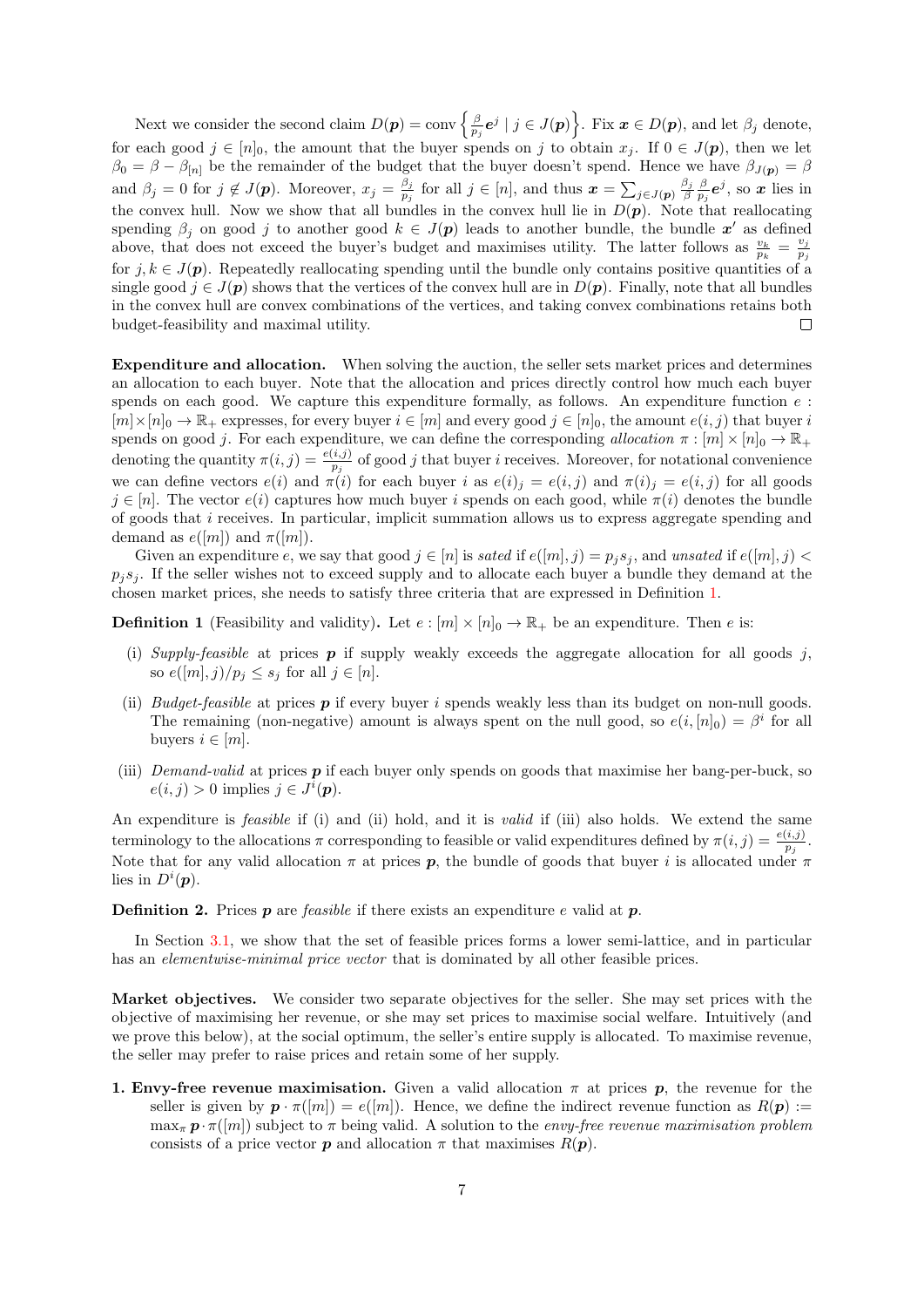- 2. Welfare maximisation. Recall that the buyers are price takers. Thus, social welfare is defined with respect to the submitted values. A solution to the social welfare maximisation problem is a price vector and allocation  $(p, \pi)$  that maximises social welfare  $\sum_{i \in [m]} \boldsymbol{v}^i \cdot \pi(i)$  subject to  $\pi$  being a valid allocation.
- **3. Competitive equilibrium.** Given a list of buyers  $[m]$  and a supply vector s, prices p and allocation  $\pi$  (at p) form a competitive equilibrium if, and only if,  $\pi$  is valid at p and  $\pi([m], j) = s_j$  for all goods j with  $p_i > 0$ .

It is well-known that the welfare theorems hold: competitive equilibrium maximises welfare, and any efficient allocation can be supported by prices to constitute a competitive equilibrium. We provide direct proofs of this in the appendix. For this reason, we focus on the two objectives of envy-free revenue maximisation and competitive equilibrium.

#### <span id="page-7-0"></span>2.1 Arctic auctions

The market we consider can be interpreted as an important special case of the arctic product-mix auction market first proposed by Paul Klemperer [\[23\]](#page-16-8) for the government of Iceland.<sup>[7](#page-7-2)</sup> In this market, the seller has a given supply  $s \in \mathbb{R}^n_+$  of multiple divisible goods and wishes to find a valid allocation of some subset of this supply among a finite set of buyers with the goal of maximising revenue. The buyers express their demand preferences by submitting a collection of 'arctic bids', each of which consisting of an *n*-dimensional vector  $\mathbf{b} \in \mathbb{R}_+^n$  and a monetary budget  $\beta(\mathbf{b})$ . At a market price above the stated bid price, an arctic bid rejects the good. At market prices below the stated bid prices, the bid spends its budget on goods that yield the highest 'bang-per-buck', i.e. the highest ratio of value to price  $\frac{b_j}{p_j}$ . When multiple goods maximise 'bang-per-buck', the bid can arbitrarily divide its expenditure between these goods. Moreover, if the maximal bang-per-buck is 1, then the bid may choose not to spend part of its budget (which we interpret as spending on the null good). Hence, Lemma [4](#page-5-0) implies that each arctic bid b, interpreted in isolation, induces a quasi-linear demand with additive valuation  $v(x) = b \cdot x$  and budget  $\beta(b)$  as defined in Section [2.](#page-4-0) Moreover, if we denote the demand correspondence of bid b by  $D_b$ , then the demand correspondence of a collection  $[m]$  of bids is defined by the Minkowski sum of demands  $D_{\mathcal{B}}(\boldsymbol{p}) = \left\{ \sum_{\boldsymbol{b} \in [m]} x^{\boldsymbol{b}} \mid x^{\boldsymbol{b}} \in D_{\boldsymbol{b}}(\boldsymbol{p}) \right\}$ . Equivalently,  $D_{\mathcal{B}}$  can be understood as the aggregate demand of  $|\mathcal{B}|$  buyers with quasi-linear demand, additive valuations  $\mathbf{b} \in \mathcal{B}$  and budgets  $\beta(\mathbf{b})$ . By submitting multiple arctic bids, buyers can express richer preferences. Nevertheless, it is straightforward to see from the definition of  $D<sub>B</sub>$  that for the purposes of solving the auction (for welfare or for revenue), the seller can treat each bid independently, and we can assume without loss of generality that each buyer submits a single bid. Hence our main result on the coincidence of welfare and envy-free revenue holds also for the special case of the arctic auction we describe.

### <span id="page-7-1"></span>3 Main result

Theorem 5. If buyers have quasi-linear utility and additive valuations, revenue and welfare are maximised at the unique elementwise-minimal feasible price vector  $p^*$ .

To prove this in our general setting, we proceed as follows:

- 1. A key property of the feasible region is that it forms a lower semi-lattice: that is, there exists an elementwise-minimal price vector that is dominated by all other feasible prices. We show this by first proving that, for any two feasible prices, the element-wise minimum of these prices also belongs to the region.
- 2. We prove that revenue is maximised at elementwise-minimal feasible prices. Note that revenue may also be maximised at other prices.

<span id="page-7-2"></span><sup>7</sup>The arctic product-mix auction is a variant of the original product-mix auction developed for the Bank of England by Paul Klemperer [\[21,](#page-16-10) [22\]](#page-16-16). See also [\[4\]](#page-15-9). Klemperer also chose the name 'arctic' to contrast with the fact that the original (but not the arctic) product-mix auction has close connections to tropical geometry. In the general arctic product-mix auction, the seller can additionally choose cost functions to fine-tune its preferences, while in our model, we assume the seller's costs to be zero. See [\[17\]](#page-16-17) for some discussion of the general case.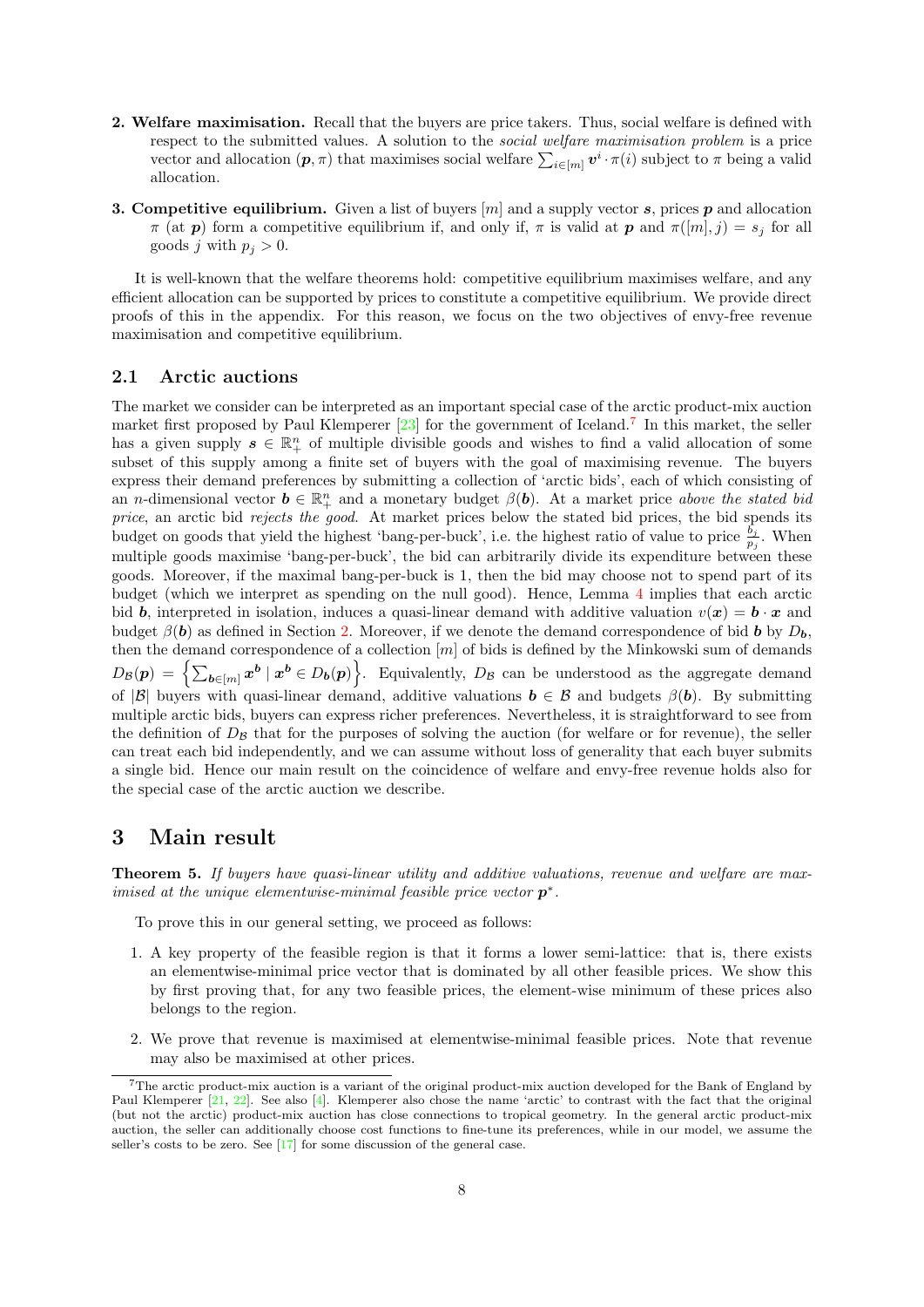- 3. It is known that market-clearing prices exist and are unique in our market [\[8\]](#page-15-1). We also provide a direct proof of this in the appendix.
- 4. We provide a procedure that, given prices and a valid allocation with unsated goods, reduces prices and finds a new valid allocation. Our procedure is an adaptation of Adsul et al. [\[1\]](#page-15-4)'s pricescaling procedure designed for Fisher markets. Our procedure implies that markets must clear at elementwise-minimal feasible prices.

#### <span id="page-8-0"></span>3.1 Elementwise-minimal prices

Recall that prices p are feasible if there exists a valid allocation  $\pi$  at p. We show that set of feasible prices form a lower semi-lattice. In particular, there exists a special price vector  $p^*$  that is element-wise smaller than all other feasible prices (so that  $p^* \leq p$  for all feasible p). For any two price vectors p and p', we let  $p \wedge p'$  denote their *element-wise minimum* defined as  $(p \wedge p')_i = \min\{p_i, p'_i\}$ . The following lemma is central to our proof.

<span id="page-8-1"></span>**Lemma 6.** If  $p$  and  $p'$  are feasible, then so is their element-wise minimum  $p \wedge p'$ .

Fix feasible prices p and p' with element-wise minimum  $r = p \wedge p'$ , and let  $\pi$  and  $\pi'$  respectively denote valid allocations at  $p$  and  $p'$ . In order to prove Lemma [6,](#page-8-1) we construct an allocation  $\tau$  at  $r$  and show that it is valid. We first define the set of goods A in which  $p$  is strictly dominated by  $p'$ , and its complement B, so  $A = \{j \in [n] \mid p_j < p'_j\}$  and  $B = \{j \in [n] \mid p_j \geq p'_j\}$ . Then our allocation  $\tau$  at  $r$  is given by

<span id="page-8-2"></span>
$$
\tau(i, \cdot) = \begin{cases} \pi'(i, \cdot) & \text{if buyer } i \text{ demands some good } j \in B \text{ at } r, \\ \pi(i, \cdot) & \text{otherwise.} \end{cases} \tag{1}
$$

In order to prove the validity of  $\tau$ , we first state a technical lemma that establishes the connection between a buyer's demand at  $p, p'$  and r.

<span id="page-8-3"></span>**Lemma 7.** Suppose buyer i demands good  $j \in A$  at **r**. Then they also demands j at **p** and  $J^i(\mathbf{p}) \subseteq J^i(\mathbf{r})$ . Similarly, suppose buyer i demands  $j \in B$  at r. Then they also demand j at  $p'$ , and  $J^{i}(p') \subseteq J^{i}(r)$ . Moreover, we have  $J^i(p') \subseteq B$ .

*Proof.* Fix a buyer i who demands good  $j \in A$  at r. As  $p_j = r_j$ , this implies  $\frac{v_j^i}{p_j} = \frac{v_j^i}{r_j} \ge \frac{v_j^i}{r_j} \ge \frac{v_j^i}{p_j}$  for all goods  $j \in [n]_0$ . The first inequality holds due to the definition of demand, and the second inequality follows from  $r_j \leq p_j, \forall j \in [n]_0$ . Hence, the buyer demands good j at p. For the second claim that  $J^{i}(\mathbf{p}) \subseteq J^{i}(\mathbf{r})$ , fix a good  $k \in J^{i}(\mathbf{p})$ . Then we have  $\frac{v_{k}^{i}}{r_{k}} \geq \frac{v_{k}^{i}}{p_{k}} \geq \frac{v_{j}^{i}}{p_{j}} = \frac{v_{j}^{i}}{r_{j}} \geq \frac{v_{l}^{i}}{r_{l}}$  for all goods  $l \in [n]_{0}$ . The first inequality holds due to  $r_k \leq p_k$ , and the second and third inequalities follow from the fact that i demands k at p and j at r. Hence, if the buyer demands good k at p, then they demand k at r.

Now suppose that the buyer demands  $j \in B$  at r. The proof of the first claim is identical to the case  $j \in A$ . We prove the last claim that  $J^{i}(p') \subseteq B$ . Suppose, for contradiction, that i demands a good  $k \in A$  at  $p'$ , and good  $j \in B$  at  $r$ . This implies  $\frac{v_k^i}{p'_k} < \frac{v_k^i}{p_k} = \frac{v_k^i}{r_k} \leq \frac{v_j^i}{r_j} = \frac{v_j^i}{p'_j}$ , in contradiction to the fact that k is demanded at  $p'$ .  $\Box$ 

We can now prove Lemma  $6$ .

*Proof of Lemma [6.](#page-8-1)* Let p and p' be two feasible prices and  $\mathbf{r} = \mathbf{p} \wedge \mathbf{p}'$  denote their element-wise minimum. As above,  $\pi$  and  $\pi'$  are valid allocations at p and p', and  $\tau$  is defined as in [\(1\)](#page-8-2). First we see that  $\tau$  is indeed an allocation, as  $\tau(i, j) \geq 0$  for all buyers i and goods j. It remains to prove that  $\tau$  satisfies the three criteria of Definition [1](#page-6-0) that define validity. We can partition buyers into two sets: the set  $\mathcal{B} \subseteq [m]$ of buyers that demand a good in B at r, and the set  $\mathcal{A} = [m] \setminus \mathcal{B}$  of buyers that do not. Note that, by Lemma [7,](#page-8-3) the buyers in  $\beta$  demand only goods in  $B$  at  $p'$  and, by definition, the buyers in  $\mathcal A$  demand only goods in A at p. It follows that, under  $\pi$ , each buyer  $i \in A$  is only allocated quantities of goods in A (so  $\pi(\mathcal{A}, j) > 0$  only if  $j \in A$ ), and, similarly, every buyer  $i \in \mathcal{B}$  only receives quantities of goods in B under  $\pi'$  (so  $\pi(\mathcal{B}, j) > 0$  only if  $j \in B$ ).

First we show that  $\tau$  is supply-feasible at r. Recall that  $\tau$  is supply-feasible if  $\tau([m], j) \leq s_j$  for all  $j \in [n]$ . Fix some good  $j \in A$ . Then by definition of  $\tau$ , we have  $\tau([m], j) = \pi(A, j) + \pi'(B, j)$ . Recalling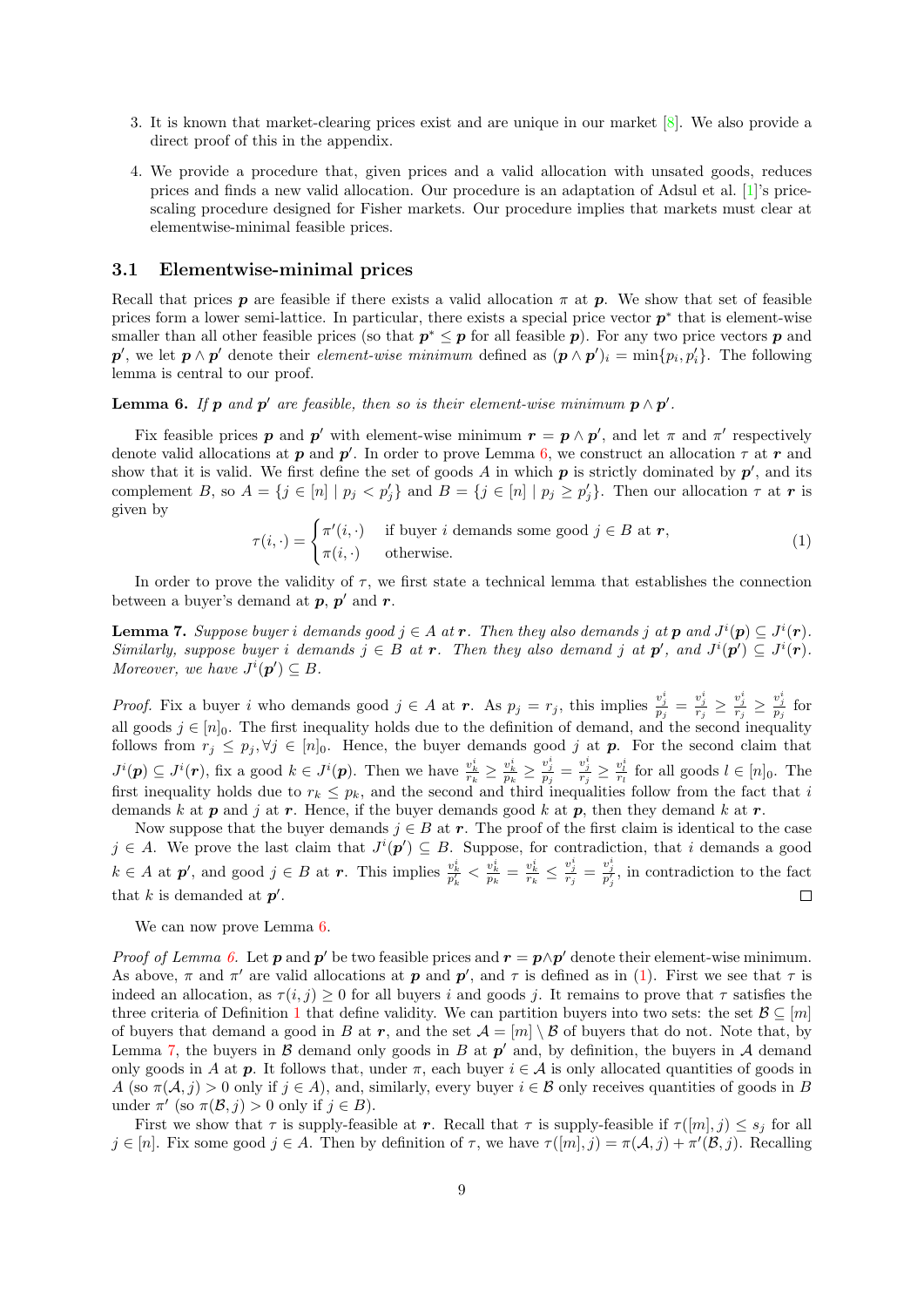that  $\pi'(\mathcal{B},j) = 0$  and making use of the validity of  $\pi$  at  $p$ , we get  $\tau([m],j) \leq \pi([m],j) \leq s_j$ . This immediately implies that  $\tau$  satisfies part (i) of Definition [1](#page-6-0) at r for all goods  $j \in A$ . Analogously, we can show that  $\tau$  satisfies (i) at r for all goods  $j \in B$  by recalling that  $\pi(\mathcal{A}, j) = 0$  for any good  $j \in B$ . As  $A \cup B = [n]$ , we have shown that  $\tau$  is supply-feasible.

Next we argue that  $\tau$  is budget-feasible at r. Indeed, note that any buyer in A only demands goods in A. Moreover, the prices of goods in A are the same at  $p$  and  $r$ , by construction of  $r$ . It follows that the buyer spends the same under  $\tau$  at r as they do under  $\pi$  at p. As  $\pi$  is budget-feasible at p, we see that  $\tau$  satisfies part (ii) of Definition [1](#page-6-0) for all buyers in A. Similarly, as the buyers in B only demand goods in B, we apply the same argument to see that  $\tau$  satisfies part (ii) for all buyers in B. As  $[m] = A \cup B$ ,  $\tau$ is budget-feasible.

Finally, we show the demand-validity of  $\tau$  at r. Lemma [7](#page-8-3) and the validity of  $\pi$  at p together imply that, for any  $j \in [n]$ , we have  $\tau(i, j) = \pi(i, j) > 0$  only if  $j \in J^{i}(p) \subseteq J^{i}(r)$ , which implies that  $\tau$  satisfies part (iii) of Definition [1](#page-6-0) at r for all buyers in A. Analogously, as  $\tau(i, j) = \pi'(i, j)$  for all buyers  $i \in \mathcal{B}$ , we see that  $\tau$  satisfies constraint (iii) at r for all buyers in B. Hence,  $\tau$  is demand-valid at r, and thus valid.  $\Box$ 

Corollary 8. There exists an elementwise-minimal price vector  $p^*$ .

*Proof.* Suppose there exists no such price vector. This means that for all feasible  $p$ , there exists some feasible q with  $q_j < p_j$  for at least one good  $j \in [n]$ . Fix some feasible prices p with the property that p cannot be reduced any further in any direction without breaking feasibility. Such a point must exist, as the feasible region is closed and restricted to  $\mathbb{R}^n_+$ . By assumption, there exists a feasible price vector **q** with  $q_j < p_j$  for some  $j \in [n]$ . Now consider  $p' = p \wedge q$ . By Lemma [6,](#page-8-1) p' is feasible. But as  $p' \leq p$  with  $p'_j < p_j$ , this contradicts our assumption that  $p$  cannot be reduced further.  $\Box$ 

#### 3.2 Maximising revenue

In Section [3.1,](#page-8-0) we established that the set of feasible prices contain a unique elementwise-minimal price vector  $p^*$ . We now show that revenue is maximised at these prices. Note that we do not assume  $p^*$  to be the only prices at which revenue is maximised; indeed, there can be many revenue-maximising prices. However,  $p^*$  maximises the quantities of goods allocated.

<span id="page-9-0"></span>**Lemma 9.** For any two distinct feasible price vectors **p** and **p'** with  $p \le p'$  we have  $R(p) \ge R(p')$ . In other words, the maximum obtainable revenue at  $p$  is weakly greater than the revenue obtainable at  $p'$ .

*Proof.* Let  $\pi$  and  $\pi'$  be valid allocations that respectively maximise revenue at **p** and **p'**. Our goal is to determine a valid allocation  $\tau$  that achieves a weakly greater revenue at  $p$  than  $\pi'$  does at  $p'$ . As  $R(\boldsymbol{p}) \geq \sum_{j \in [n]} p_j \tau([m], j)$  and  $R(\boldsymbol{p}') = \sum_{j \in [n]} p'_j \pi'([m], j)$ , this immediately implies the result.

If  $p = p'$ , there is nothing to prove. Hence we assume that  $S := \{j \in [n] \mid p_j < p'_j\}$ , the set of goods which are priced strictly lower at p than at p', is non-empty. Fix a buyer  $i \in [m]$ . In order to define the new allocation  $\tau(i, \cdot)$  to i at p, we distinguish between the two cases that  $J^{i}(p)$  is, and is not, a subset of S.

**Case 1:** Suppose buyer i demands a subset of S at **p**, so  $J^i(p) \subseteq S$ . In this case, we set  $\tau(i, \cdot) = \pi(i, \cdot)$ . As  $\pi$  is valid, and  $\tau$  and  $\pi$  are both allocations at the same prices, the buyer spends its entire budget under  $\tau$ . Moreover, they are only allocated goods that they demand.

**Case 2:** Suppose  $J^{i}(p) \nsubseteq S$ . We note that  $J^{i}(p') \cap S = \emptyset$  and buyer i still demands all goods in  $J^{i}(p')$ , so  $J^i(p') \subseteq J^i(p)$ . In this case, we set  $\tau(i, \cdot) = \pi'(i, \cdot)$ . As the buyer is only allocated goods not in S, and  $p_j = p'_j$  for all goods  $j \in [n]_0 \setminus S$ , it follows that the buyer spends the same at both prices.

Note that, in both cases, the buyer is only allocated goods that they demand. To summarise, we define  $\tau$  as

$$
\tau(i, \cdot) = \begin{cases} \pi(i, \cdot) & \text{if buyer } i \text{ demands a subset of } S \text{ at } \mathbf{p}, \\ \pi'(i, \cdot) & \text{otherwise.} \end{cases}
$$

We now prove that  $\tau$  is valid. We have already argued above that all buyers satisfy the demand and budget conditions of Definition [1.](#page-6-0) It remains to show that aggregate demand does not exceed supply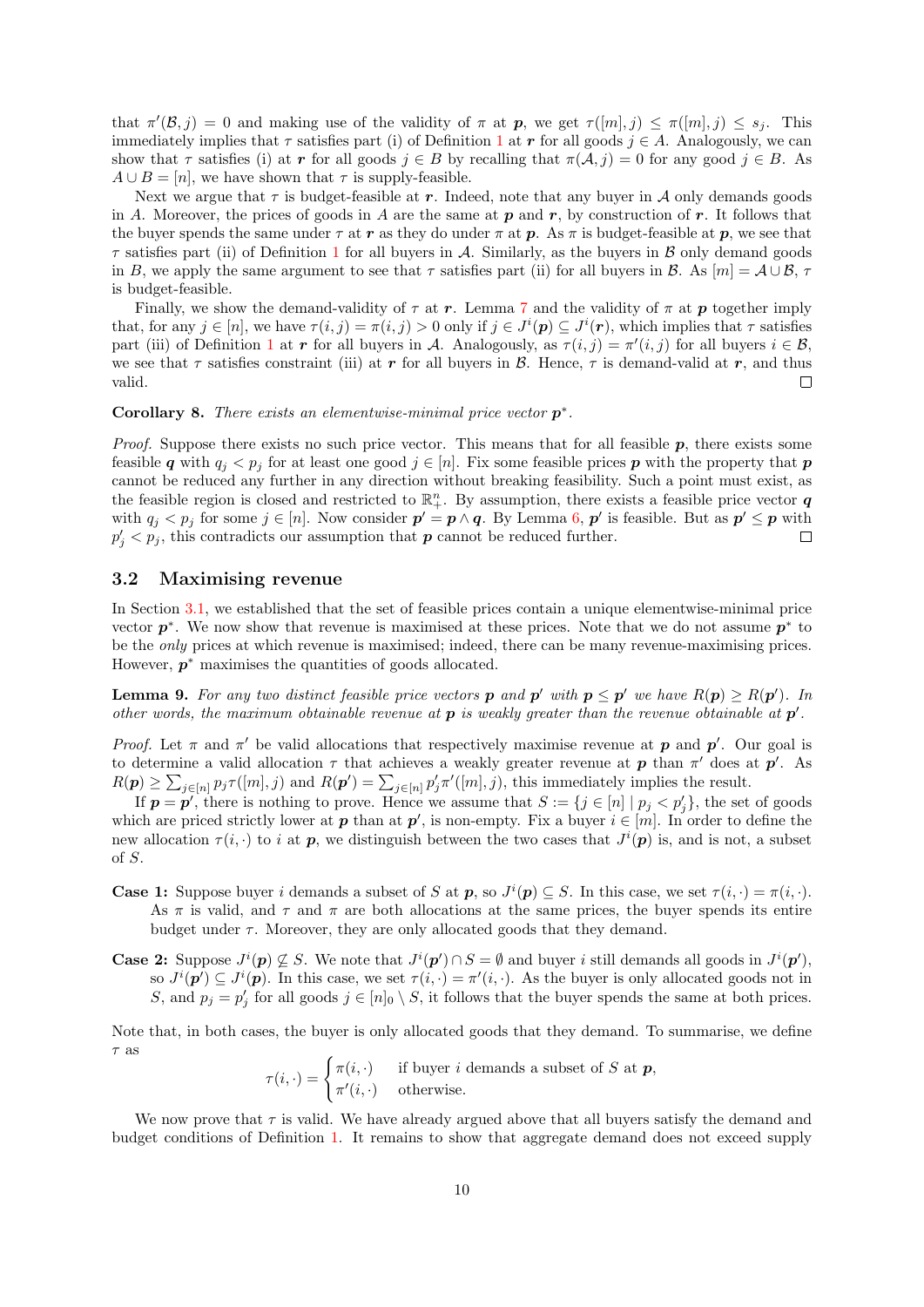s<sub>i</sub> for any goods  $j \in [n]_0$  under  $\tau$ . Note that a buyer is allocated a good j in S under  $\tau$  if, and only if, they satisfy Case 1 above. Indeed, in this case we set  $\tau(i, j) = \pi(i, j)$ . Hence, for any  $j \in S$ , we have  $\tau([m], j) \leq \pi([m], j) \leq s_j$ . Similarly, for any  $j \notin S$  the buyer will satisfy Case 2, and we get  $\tau([m], j) \leq \pi'([m], j) \leq s_j.$ 

Finally, we see that  $\tau$  achieves weakly greater revenue at  $p$  than  $\pi'$  does at  $p'$ . To see this, note that each buyer satisfying Case 1 spends its entire budget on non-reject goods and thus contributes a weakly greater amount to revenue at  $p$  than at  $p'$ , while a buyer satisfying Case 2 contributes the same amount to revenue.  $\Box$ 

Corollary 10. Revenue is maximised at elementwise-minimal feasible prices  $p^*$ .

*Proof.* Suppose  $p \neq p^*$  is a revenue-maximising price vector. As  $p^*$  is elementwise-minimal, we have  $p^* \leq p$ . Then by Lemma [9,](#page-9-0) we can obtain weakly greater revenue at  $p^*$  than at  $p$ , or  $R(p^*) \geq R(p)$ . But as  $p$  maximises  $R$ , so does  $p^*$ .  $\Box$ 

### <span id="page-10-0"></span>4 Reducing prices

Suppose  $p$  is a feasible price vector at which no allocation exhausts supply  $s$  in all goods. In this case, we present a method to scale a subset of goods uniformly in price by a factor  $0 < c < 1$  while retaining feasibility and increasing aggregate demand. As stated in Corollary [11,](#page-10-1) this implies that the elementwise-minimal prices  $p^*$  clear the market. We do this by modifying a price-scaling routine that forms part of a 'simplex-like' algorithm by Adsul et al. [\[1\]](#page-15-4) for Fisher markets to our market setting; this is not immediate, as buyers can choose not to spend their entire budget if prices are too high. In our approach, we scale prices down instead of up, and apply additional pre-processing for bids that may be indifferent between spending on the null good and 'real' goods.

#### 4.1 The procedure for reducing prices

In the following, we describe our subroutine that, given prices  $p$  that are not market-clearing and an expenditure e, either modifies e in order to ensure that an unsated good becomes sated, or reduces prices of some goods. Moreover, we claim that after  $O(n)$  repetitions of this subroutine, prices of some goods are reduced. Indeed, we start with at most n unsated goods. Each application of the subroutine that fails to reduce prices strictly reduces the number of unsated goods, as no sated goods can revert to being unsated. In particular, this implies that the elementwise-minimal prices  $p^*$  clear the market, as we could otherwise reduce  $p^*$  in price while maintaining feasibility.

<span id="page-10-1"></span>Corollary 11. Competitive equilibrium is uniquely achieved at elementwise-minimal feasible prices  $p^*$ .

Proof. It is well-known that market-clearing prices are unique in our market. (Theorem [14](#page-17-0) in the appendix provides a direct proof of this.) Suppose that  $p^*$  is not market-clearing. Then by Theorem [12,](#page-13-0) and our discussion above, we can reduce prices of some goods while maintaining feasibility. But this contradicts our assumption that  $p^*$  is the elementwise-minimal feasible price vector.  $\Box$ 

In order to describe our method of scaling prices, we first introduce the demand and expenditure graphs. Then we present a subroutine that – given prices  $p$ , an expenditure e and an unsated good j under e at  $p$  – either returns scaled-down prices or an expenditure at p under which j is sated. After invoking this subroutine  $O(n)$  times, prices will be scaled down or all goods are sated. We note that the subroutine defined here is also called in our algorithm (cf. Section [5\)](#page-14-0) to find the unique market-clearing prices  $p^*$ .

#### 4.2 The demand and expenditure graphs

In order to describe demand and spending relationships between bids and goods, we introduce two bipartite graphs, the demand graph and the expenditure graph. Modulating expenditures in appropriately defined sub-trees of these graphs is the central component in our price reduction procedure.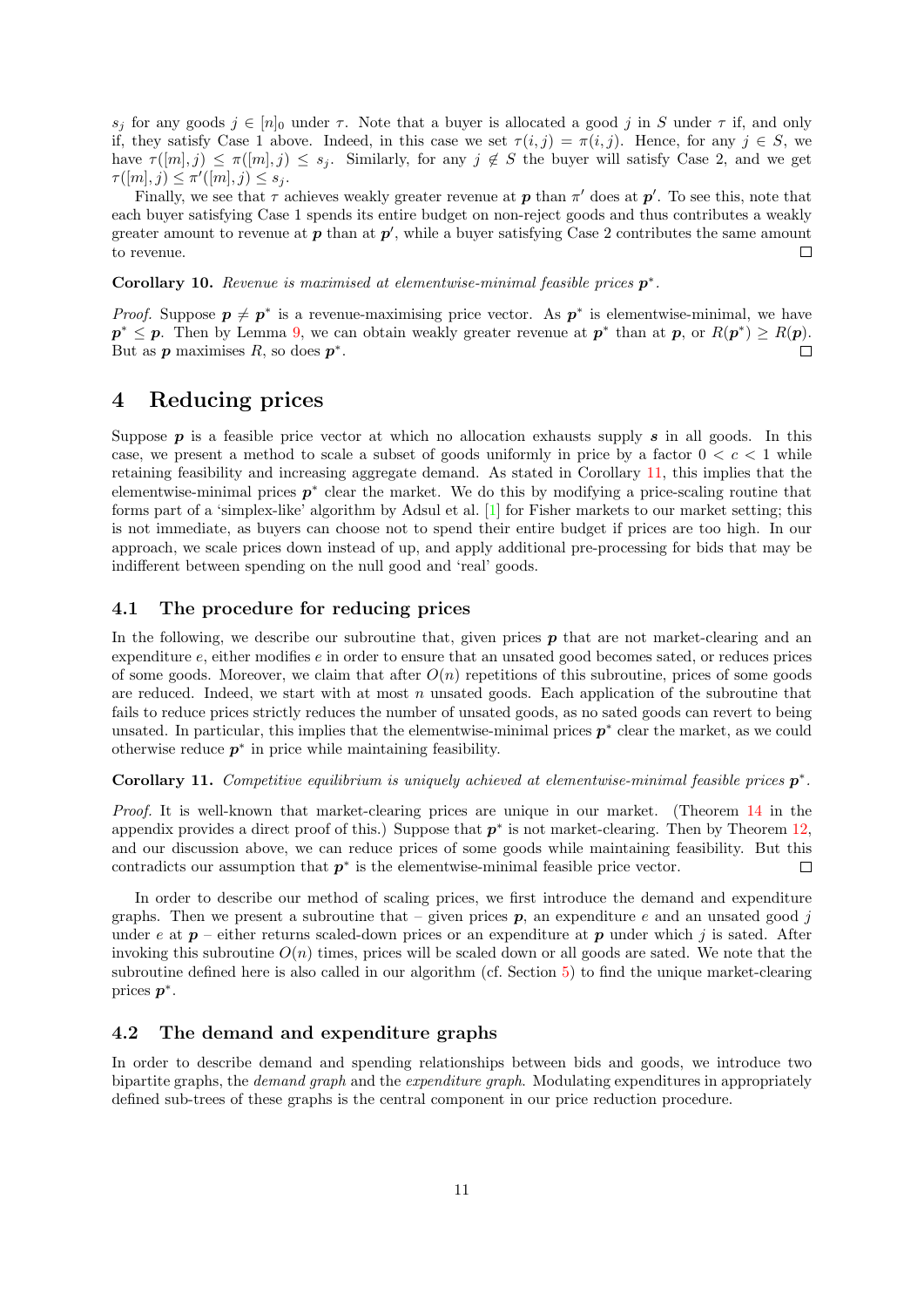<span id="page-11-1"></span>

Figure 3: An illustration of the demand and expenditure graphs. Solid and dashed lines respectively indicate edges in  $\mathcal E$  and  $\mathcal D \setminus \mathcal E$ . The component  $\mathcal D_i$  contains three components of  $\mathcal E$ . If we root  $\mathcal D_j$  at j, we note that there is an arc (dashed red) from a good in  $\mathcal{E}_i$  to a buyer in  $\mathcal{E}_k$ , and an arc (dashed grey) from a buyer in  $\mathcal{E}_k$  to the component below. Hence the tree constructed in Section [4.3,](#page-11-0) which contains all goods to be scaled down in price, consists of  $\mathcal{E}_j$  and  $\mathcal{E}_k$  but not the third component.

**Definition 3** (Demand graph and expenditure graph). Let e be a valid expenditure at feasible prices  $p$ . We denote by D the bipartite demand graph on vertex sets  $[m]$  and  $[n]_0$ . There is an edge  $(i, j) \in D$  if, and only if, buyer i demands j at p. Moreover, we define the expenditure graph  $\mathcal E$  of  $\mathcal D$  induced by the edges  $(i, j)$  with positive expenditure  $e(i, j) > 0$ . Finally,  $\mathcal{D}_j$  and  $\mathcal{E}_j$  respectively denote the connected component of  $D$  and  $E$  that contains good j.

Note that  $\mathcal{E}_i$  is a subgraph of  $\mathcal{D}_i$  for all goods  $j \in [n]_0$ , and each  $\mathcal{D}_i$  can contain multiple connected components of  $\mathcal E$ . Both graphs are illustrated in Fig. [3.](#page-11-1)

Breaking cycles. Our price reduction method assumes that the demand graph is acyclic. For this reason, we follow Orlin [\[26\]](#page-16-3) in perturbing buyer valuations by an infinitesimal amount in order to break cycles. Induce an ordering  $[m] = \{i^1, i^2, ...\}$  on the buyers, and perturb each entry  $v_j^{i^k}$  of buyer  $i^k$ by adding  $\varepsilon^{kn} + \varepsilon^j$  for some infinitesimally small  $\varepsilon > 0$ . In our algorithms, this perturbation can be simulated without a running-time penalty by implementing lexicographic tie-breaking when constructing the demand and expenditure graphs. For details about the perturbation, we refer to [\[26\]](#page-16-3).

#### <span id="page-11-0"></span>4.3 Reducing prices along a tree

We now describe the subroutine referred to above. The full procedure is stated in Algorithm [1.](#page-12-0) Correctness is proved in Theorem [12.](#page-13-0)

**Identifying goods to reduce in price.** Suppose j is an unsated good under expenditure e at  $p$ . We describe a procedure which either identifies a set  $J \subseteq [n]$  of goods to reduce in price, or finds a new expenditure  $e'$  at  $p$  under which good j is sated. We first construct a directed tree T by rooting the (undirected) tree  $\mathcal{D}_j$  at good j and then remove all subtrees rooted at endpoint goods j of arcs  $(i, j) \in \mathcal{D}_i \setminus \mathcal{E}$ . This is illustrated in Fig. [3.](#page-11-1) For notational convenience, we also let  $T_v$  denote the subtree of T rooted at v for any vertex  $v \in T$ .

If  $T$  does not contain the null good 0, we let  $J$  consist of the goods of  $T$  and are done. Otherwise, we consider the directed path  $(j = g<sup>1</sup>, b<sup>1</sup>, \ldots, g<sup>k</sup>, b<sup>k</sup>, g<sup>k+1</sup> = 0)$  from good j to null good 0 in T and modify the expenditure e to redirect spending from 0 to j as follows. Let  $m > 0$  be the minimum of  $p_j s_j - e([m], j)$  and  $\min_{i \in [k]} e(b^i, g^i)$ . We let  $e'(b^i, g^i) = e(b^i, g^i) + m$  and  $e'(b^i, g^{i+1}) = e(b^j, g^i) - m$  for all  $i \in [k]$ . Note that the resulting expenditure is valid and redirecting spending in this way does not add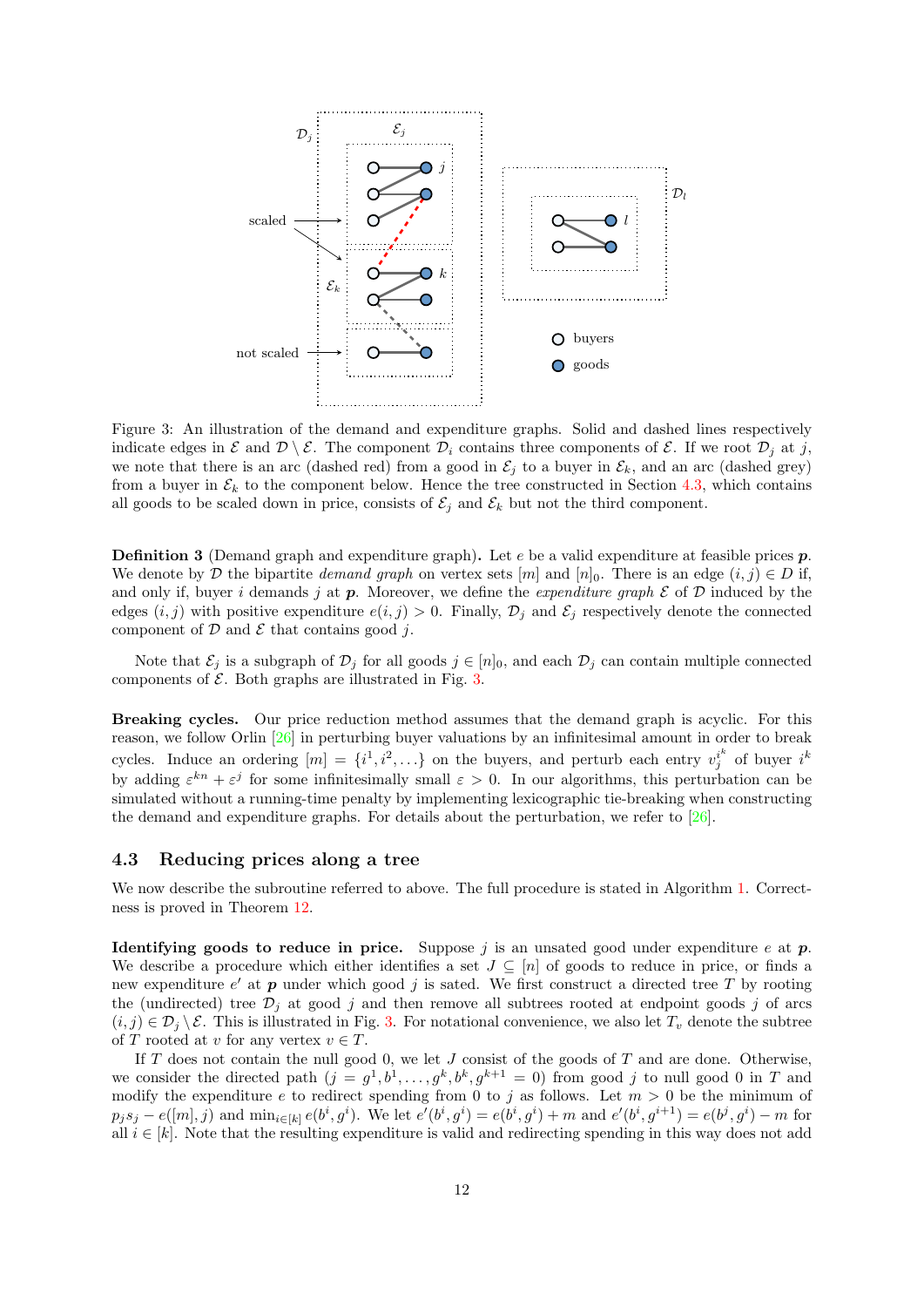<span id="page-12-0"></span>**Input:** Feasible prices  $p$ , valid expenditure  $e$  and unsated good  $j$ .

**Output:** Prices  $p' \leq p$  and expenditure e', where either  $p' = p$  and j is sated, or  $p'_k < p_k$  is for some goods  $k \in [n]$ .

- 1: Construct tree T by rooting  $\mathcal{D}_i$  at j and removing subtrees rooted at goods k of arcs  $(i, k) \in \mathcal{D}_i \setminus \mathcal{E}$ .
- 2: if  $0 \notin T$  then go to step [9.](#page-12-0) end if
- 3: Compute the path  $j = g^1, b^1, \ldots, g^k, b^k, g^{k+1} = 0$  from j to null good 0 in T and the minimum m of  $p_j s_j - e([m], j)$  and  $\min_{i \in [k]} e(g^i, b^i)$ . Update  $e$  by  $e(b^i, g^i)$  += m and  $e(b^i, g^{i+1})$  -= m.
- 4: if good  $j$  is now sated under  $e$  then
- 5: return  $p$  and  $e$ .
- 6: else
- 7: Let *i* be the smallest such value  $i \in [k]$  and remove from T the subtree rooted at  $g^{i+1}$ .
- 8: end if
- 9: Traverse T depth-first to recursively compute  $\sum_{k\in T_v} \alpha_k p_k s_k$  for each vertex  $v \in T$ .
- 10: Compute  $c^{(1)}$ ,  $c^{(2)}$  and  $c^{(3)}$  as specified in Section [4.3,](#page-12-1) and scaling factor  $c^* = \max\left\{c^{(1)}, c^{(2)}, c^{(3)}\right\}$ .
- 11: Traverse T depth-first to recursively compute  $\Delta(i,k)$  for each arc in T. Compute  $e'$  as described in [\(2\)](#page-12-2).
- 12: Let  $p'_k = c^* p_k$  for all  $k \in T$  and  $p'_k = p_k$  otherwise.
- 13: return  $p'$  and  $e'$ .

edges to the expenditure graph, or cause the expenditure on any goods in  $[n]$  to reduce. In particular, no sated good becomes unsated.

If  $m = p_j s_j - e([m], j)$ , then good j is sated under the new expenditure  $e'$ , and we are done. Otherwise, if  $m < p_j s_j - e([m], j)$ , we obtain the tree corresponding to the new expenditure e' by identifying the smallest  $i \in [k]$  such that  $e'(b^i, g^{i+1}) = 0$  and removing the subtree rooted at  $g^{i+1}$  from T. As the tree no longer contains the null good 0, we let  $J$  denote the goods in  $T$  and are done.

<span id="page-12-1"></span>**Scaling prices.** Now we suppose that we have identified the set of goods  $J$  of the tree  $T$  not containing 0, and good  $j$  is unsated. In order to fully specify our scaling method, it remains to determine the factor  $0 < c < 1$  by which to uniformly scale the prices of goods in J so that the resulting prices remain feasible. Let  $p'$  denote the prices after scaling, so  $p'_k = cp_k$  for  $k \in J$  and  $p'_k = p_k$  otherwise. We proceed by describing an expenditure  $e'$  at  $p'$  that is derived from e by adding, or removing, a difference term parameterised by c to, or from, each  $e(i, k)$ . The scaling factor c is then chosen to ensure that  $e'$  is valid. Recall that  $e'$  needs to satisfy the conditions in Definition [1](#page-6-0) to be a valid expenditure at prices  $p'$ . We recall, for instance, that the supply constraint imposes  $e'([m], k) \leq p'_{k} s_{k}$  for all goods  $k \in [n]$ . In the following, we will impose a stronger supply constraint for all goods  $k \in [n] \setminus \{j\}$ . Suppose that the proportion of good k's supply aggregately demanded under e at **p** is given by  $\alpha_k \in [0, 1]$ , so that  $e([m], k) = \alpha_k p_k s_k$  for good k. Then we require that this proportion is maintained under  $e'$  at the new prices  $p'$ , so  $e'([m], k) = \alpha_k p'_k s_k$  for all  $k \in [n] \setminus \{j\}$ . (Hence  $e'([m], k) = \alpha_k p_k s_k$  for  $k \in J$  and  $e'([m], k) = \alpha_k p_k s_k$  for  $k \notin J$ .) Note that this trivially implies the supply constraint, as  $\alpha_k \leq 1$  and  $c < 1$ .

The stronger supply condition uniquely determines an expenditure  $e'$  for any given  $c$ , which can be expressed by adding, or subtracting, the differential terms  $\Delta(i,k)$  to, or from,  $e(i,k)$ . For every arc in T between some buyer i and good k with endpoint  $v \in \{i, k\}$ , we define  $\Delta(i, k) := (1 - c) \sum_{l \in T_v} \alpha_l p_l s_l$ . For all other buyers i and k, we let  $\Delta(i,k) = 0$ . Finally, we define the new expenditure e' as

<span id="page-12-2"></span>
$$
e'(i,k) = \begin{cases} e(i,k) - \Delta(i,k), & \text{if } i \text{ precedes } k \text{ in } T, \\ e(i,k) + \Delta(i,k), & \text{otherwise.} \end{cases}
$$
(2)

It remains to find the smallest  $0 < c < 1$  such that e' is valid. Conceptually, we choose c by reducing from 1 until one of three scenarios occurs. For each scenario  $i\{1, 2, 3\}$ , we determine the scaling factor  $c^{(i)}$ at which this scenario occurs. Our scaling factor is then chosen by computing  $c^* = \max\{c^{(1)}, c^{(2)}, c^{(3)}\}.$ The scenarios are as follows.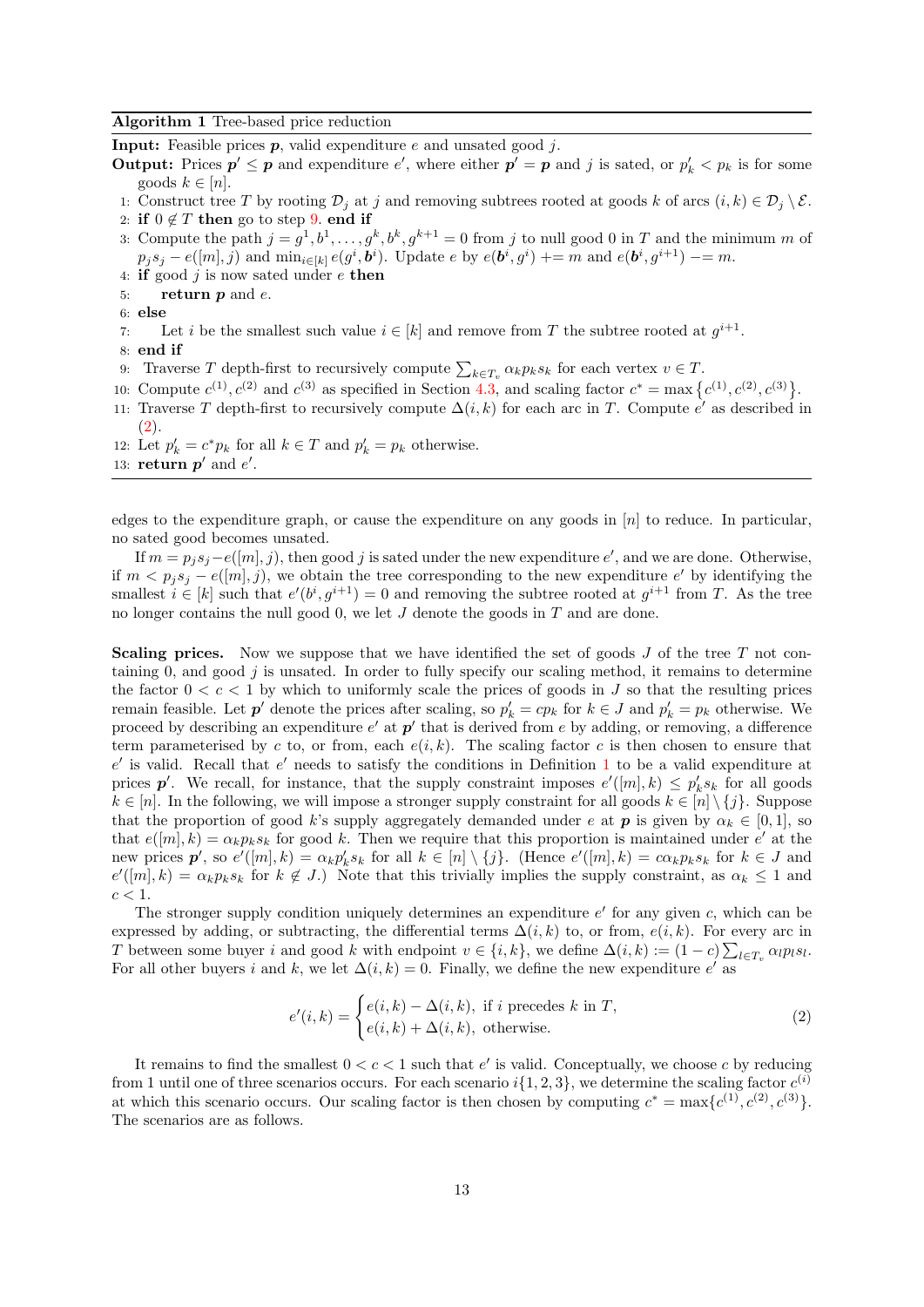- 1. Spending  $e([m], j)$  on good j increases until it becomes sated. This strictly reduces the number of unsated goods in D.
- 2. Some  $e'(i, k)$  decreases to 0. This breaks up a component in  $\mathcal{E}$ .
- 3. Some bid not in  $T$  starts demanding a good in  $T$  (along with goods outside  $T$ ). This connects two components in D.

Scenario 1: We note that c must be chosen such that  $e'([m], j) = e([m], j) + \Delta([m], j) \le c p_j s_j$ . Substituting  $\Delta([m], j) = \sum_{k \in J \setminus \{j\}} (1 - c) \alpha_k p_k s_k$  and solving for c, we see that this holds for scaling factor

<span id="page-13-1"></span>
$$
c^{(1)} = \frac{e([m], j) + \sum_{k \in J \setminus \{j\}} \alpha_k p_k s_k}{p_j s_j + \sum_{k \in J \setminus \{j\}} \alpha_k p_k s_k}.
$$
\n(3)

As  $0 \le e([m], j) \le p_j s_j$ , factor  $c^{(1)}$  is well-defined and  $0 < c^{(1)} < 1$ .

Scenario 2: Note that  $\Delta(i,k) > 0$  for any scaling factor c that is strictly less than 1. Hence,  $e'(i,k)$ is non-negative for all arcs from a good k to a buyer i, for any  $c < 1$ . Now fix an arc from buyer i to good k. In this case, we need to ensure that  $\Delta(i,k) \leq e(i,k)$  to guarantee  $e'(i,k) \geq 0$ . Substituting  $\Delta(i,k) = (1-c) \sum_{l \in T_k} \alpha_l p_l s_l$ , and solving for c, we get

$$
c \ge 1 - \frac{e(i,j)}{\sum_{k \in T_j} \alpha_k p_k s_k}.\tag{4}
$$

Hence  $c^{(2)}$ , as chosen below, guarantees  $e'(i, j) \geq 0$  for every buyer i and good j, with equality for at least one pair  $(i, j)$ .

$$
c^{(2)} = \max_{(i,k)\in T} \left(1 - \frac{e(i,k)}{\sum_{l\in T_k} \alpha_l p_l s_l}\right). \tag{5}
$$

Note that  $0 < e(i,k) \leq \alpha_k p_k s_k \leq \sum_{l \in T_k} \alpha_l p_l s_l$  for all  $(i,k) \in T$ , so  $c^{(2)}$  is well-defined and satisfies  $0 < c^{(2)} < 1$ .

Scenario 3: Fix a buyer i not in T. Then the buyer continues to demand goods outside T only if  $\frac{1}{c} \max_{k \in T} \frac{v_k^i}{p_k} \leq \max_{l \notin T} \frac{v_l^i}{p_l}$ . Hence, by solving for c and taking the maximum over all bids not in T, we get

$$
c^{(3)} = \max_{i \notin T} \left[ \max_{k \in T} \frac{v_k^i}{p_k} \min_{l \notin T} \frac{p_l}{v_l^i} \right].
$$
 (6)

Note that  $1 \leq \max_{k \in T} \frac{v_k^i}{p_k} < \max_{l \in [n]_0} \frac{v_l^i}{p_l}$  for all  $i \notin T$ , as these bids do not demand any goods in T at p. Hence,  $c^{(3)}$  is well-defined and  $0 < c^{(3)} < 1$ .

<span id="page-13-0"></span>**Theorem 12.** Suppose  $p$  is not market-clearing, and e is a valid expenditure at  $p$  with an unsated good j. The price-reduction procedure above (Algorithm [1\)](#page-12-0), when given  $p$ , e and j, either returns a valid expenditure e' at p that sates good j, or it returns reduced prices p' and a valid expenditure e' at p', in polynomial time.

*Proof.* Suppose first that the subroutine terminates in line 5. Then the resulting expenditure  $e'$  that it returns is trivially valid, and we are done.

Now suppose that the subroutine does not terminate in line 5. Then we note that  $p'$  returned by the procedure is strictly smaller than **p** for all goods  $k \in J$ , as the scaling factor is strictly less than 1. Hence it suffices to show that the expenditure  $e'$  returned by Algorithm [1](#page-12-0) after scaling prices of goods J by factor  $c^*$  is valid in the sense of Definition [1.](#page-6-0) By construction of  $c^*$ ,  $e'(i,k)$  is non-negative for all buyers  $[m]$  and goods k. We also note that all arcs in T coincide with edges in the demand graph by construction, and if  $e(i, k)$  changes, then there is an edge between i and k in the demand graph. Meanwhile, the choice of  $c^{(3)}$  guarantees that all buyers  $i \notin T$  demand, at  $p'$ , a superset of the goods they demand at  $p$ . It follows  $e$  is demand-valid.

Next, we verify that e is budget-feasible. Suppose first that  $i$  is a buyer not in  $T$ . Then, by construction of T, none of the prices of goods that i demands are scaled, and the spending of i is unchanged. Next suppose that buyer *i* is a leaf in T, and good k is their parent. Then  $\Delta(i,k) = \sum_{l \in T_i} \alpha_l p_l s_l = 0$ , as the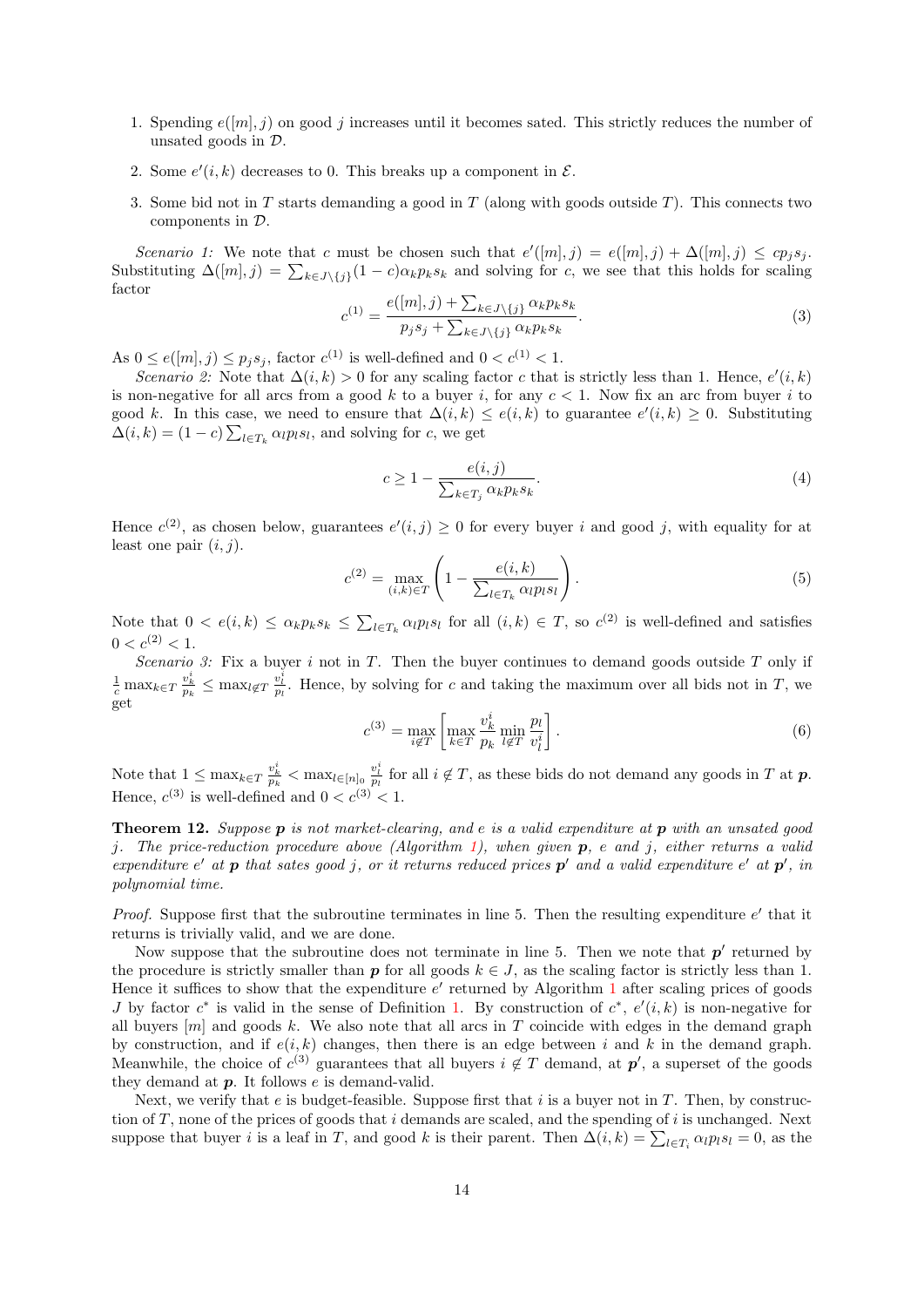<span id="page-14-2"></span>

| <b>Algorithm 2</b> Finding elementwise-minimal feasible prices $p^*$ |  |  |  |  |  |  |  |  |  |  |
|----------------------------------------------------------------------|--|--|--|--|--|--|--|--|--|--|
|----------------------------------------------------------------------|--|--|--|--|--|--|--|--|--|--|

Input: List of buyers and their valuations in general position.

Output: Element-wise smallest feasible prices  $p'$ .

- 1: Let **p** be the element-wise maximum over the buyers' valuations in  $[m]$  and e be the expenditure at which all buyers spend their entire budget on the null good 0.
- 2: while there are unsated goods do
- 3: Identify an unsated good j under  $e$  at  $p$ .
- 4: while good  $i$  is unsated do
- 5: Apply tree-based subroutine stated in Algorithm [1](#page-12-0) with good j to update  $(p, e)$ .
- 6: end while
- 7: end while
- 8: return prices  $p$  and expenditure  $e$ .

tree  $T_i$  contains no goods. Hence,  $e'(i,k) = e(i,k) = \beta^i$  and the condition for budget feasibility holds. Finally, suppose buyer i is not a leaf in T. Let  $g^1$  be their parent and  $g^2, \ldots, g^k$  be the children. We need to verify that  $e'(i,[n]_0) = \beta^i$ . As  $e(i,[n]_0) = \beta^i$ , it suffices to see that  $-\Delta(i,g^1) = \sum_{j=2}^k \Delta(i,g^j)$ . But this follows from the definition of  $\Delta$ .

Next, we show that  $e$  is supply-feasible. For the originally unsated good  $j$ , this follows immediately from the choice of our scaling factor  $c^* \geq c^{(1)}$  in [\(3\)](#page-13-1). For all other goods, we verify the stronger supply condition introduced above. Suppose first that  $k$  is a good not in  $T$ . Then by construction of  $T$ , the amount that each bid spends on k remains unchanged. Next suppose good k is a leaf in  $T$ , and bid i is its parent. Then the stronger supply constraint requires that  $e'(i,k) = ce(i,k) = c\alpha_k p_ks_k$ , which agrees with our definition of  $\Delta(i,k) = (1-c)\alpha_k p_k s_k$ . Finally, suppose good k is not a leaf in T, and let i be its parent and  $[m]$  be its children. Then the stronger supply constraint is satisfied, as

$$
e'([m],k) = e([m],k) - \Delta(i,k) + \Delta([m]',k) = \alpha_k p_k s_k - (1-c)\alpha_k p_k s_k = c\alpha_k p_k s_k.
$$

To see that the subroutine runs in polynomial time, note that the running time is dominated by traversing the tree with  $n + m$  nodes depth-first, which is polynomial in n and m.  $\Box$ 

# <span id="page-14-0"></span>5 Finding market-clearing prices

The simplex-like algorithm of Adsul et al. [\[1\]](#page-15-4) for linear Fisher markets proceeds by repeatedly applying a price-scaling subroutine until it returns the unique market-clearing prices. Similarly, we can repeatedly apply our subroutine from Section [4](#page-10-0) in order to find the unique market-clearing prices in our market in finite time. Note that each call to Algorithm [1](#page-12-0) makes progress in the sense that prices decrease or a good is sated. Moreover, the running time analysis we provide in Theorem [13](#page-14-1) is analogous to that given in [\[1\]](#page-15-4), and shows that the algorithm terminates in at most exponential time.

Let  $p = \bigvee_{i \in [m]} v^i$  be the element-wise maximum over all valuation vectors. Then it follows that all buyers demand the null good at p, while possibly being indifferent between null and other goods. We define the expenditure  $e$  at  $p$  under which all buyers spend their entire budget on the null good, so for each buyer  $i \in [m]$  we let  $e(i, 0) = \beta^i$  and  $e(i, j) = 0$  for all  $j \in [n]$ . This expenditure is trivially valid.

Of course, no market clears at this initial allocation. We pick any unsated good  $j$  and repeatedly call the subroutine of Algorithm [1](#page-12-0) with good  $j$ , prices  $p$  and expenditure  $e$  to reduce prices until the market for good *j* clears (good *j* becomes sated). Subsequently, we select another unsated good, reduce prices by repeatedly calling Algorithm [1,](#page-12-0) and repeat this step until all goods are sated.

#### <span id="page-14-1"></span>**Theorem 13.** Algorithm [2](#page-14-2) finds the market-clearing prices  $p^*$  in exponential time.

Proof. We argue that the number of calls to Algorithm [1](#page-12-0) is bounded. Note that the outer loop in Algorithm [2](#page-14-2) iterates  $O(n)$  times. Indeed, invoking Algorithm [1](#page-12-0) does not cause any sated goods to become unsated. Every iteration of the outer loop reduces the number of unsated goods by one, and we start with at most  $n$  unsated goods.

We now show that the inner loop of Algorithm [2](#page-14-2) applies Algorithm [1](#page-12-0) an exponential number of times  $(\text{in } m \text{ and } n)$  before good j is sated. Suppose, for contradiction, that the subroutine is called more often.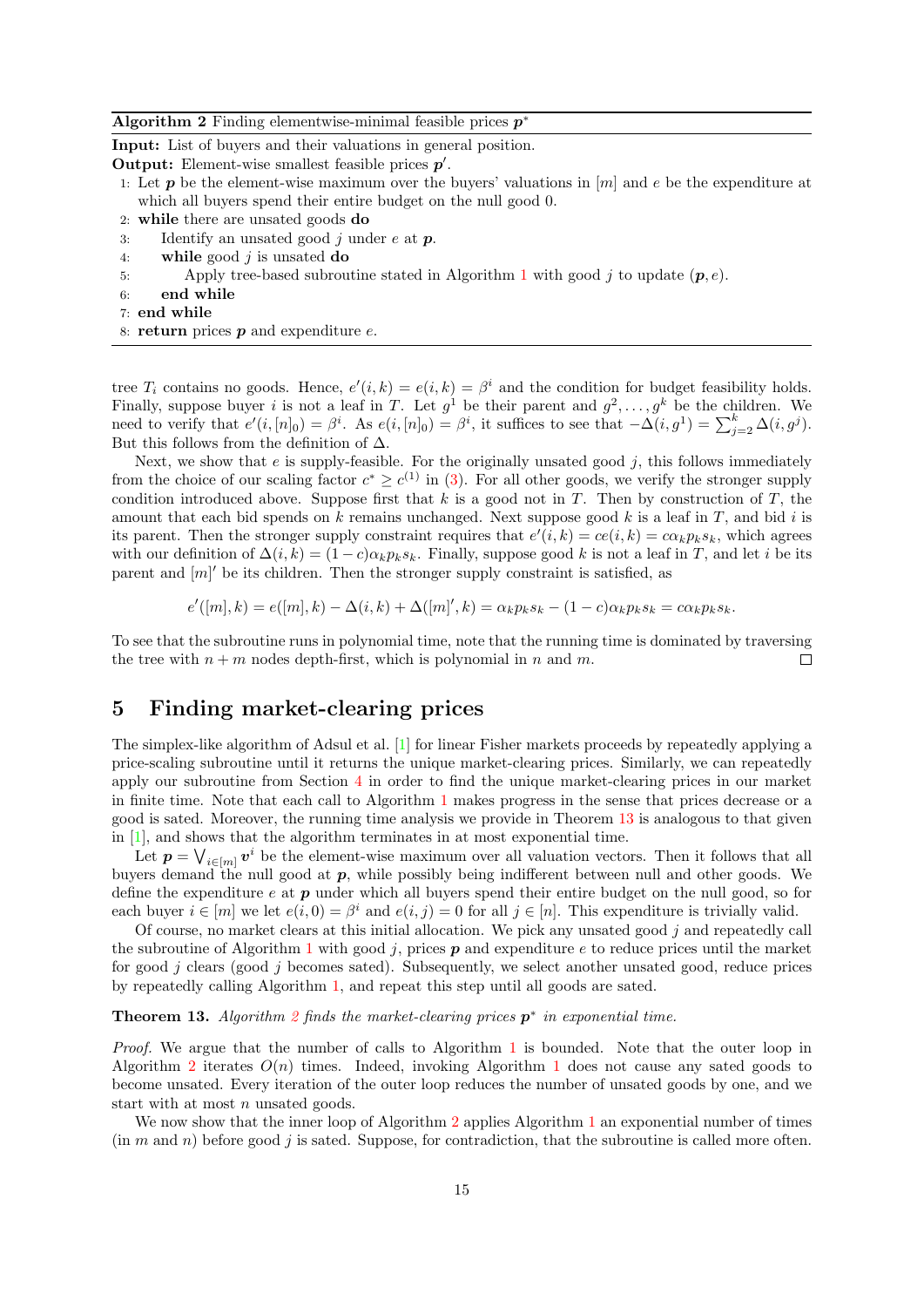In this case, we note that on each iteration, the scaling factor is chosen such that scenario 2, scenario 3 or both scenarios occur. Let  $\mathcal{D}_j^{(k)}$  denote the connected component of  $\mathcal D$  containing good j when scenario 2 occurs for the k-th time. In particular, we note that any two consecutive occurrences of scenario 2 can be separated by at most m iterations of scenario 3's. To see this, realise that every time only scenario 3 occurs,  $T$  grows through the addition of a buyer, and we have  $m$  buyers in total.

We now argue that all  $\mathcal{D}_j^{(l)}$  are distinct. As there are exponentially many configurations of  $\mathcal{D}_j$ , this implies the result. Note that whenever the k-th scenario 2 occurs, we have  $e'(i,k) = 0$  for some arc  $(i, k)$ , and good  $k \in T$  is not in T in the next iteration. Hence, the price of good k is not scaled down in the next iteration. Meanwhile, the price of good  $j$  is scaled down on every iteration of Algorithm [1.](#page-12-0) Now suppose, for any k, that  $\mathcal{D}_i^{(k)}$  reoccurs at a later stage. This implies that  $p_j$  and  $p_k$  have been scaled down the same; indeed, this follows by considering the path from j to k in  $\mathcal{D}_j^{(k)}$  and applying the conditions of demand. But we have just argued that  $p_j$  and  $p_k$  have not been scaled down the same, a contradiction.

Finally, we see that the algorithm finds market-clearing prices. To see this, note that it terminates only once all goods are sated. This concludes the proof.  $\Box$ 

# <span id="page-15-5"></span>6 Conclusion

We analyse a market for multiple, divisible goods, in which a unique set of prices exists that induce a socially optimal and revenue-optimal allocation. This co-existence of revenue-optimality and efficiency makes our market compelling in theory as well as highly attractive for sellers, buyers, and market platforms in practice. We provide algorithmic results to derive the efficient and optimal price vector, and expect to improve on these results in future work.

### References

- <span id="page-15-4"></span>[1] B. Adsul, C. S. Babu, J. Garg, R. Mehta, and M. Sohoni. A simplex-like algorithm for linear Fisher markets. Current Science, 103(9):1033–1042, 2012.
- <span id="page-15-0"></span>[2] K. J. Arrow and G. Debreu. Existence of an Equilibrium for a Competitive Economy. Econometrica, 22(3):265–290, 1954.
- <span id="page-15-2"></span>[3] E. Baldwin and P. Klemperer. Understanding Preferences: "Demand Types", and The Existence of Equilibrium with Indivisibilities. Econometrica, 87(3):867–932, 2019.
- <span id="page-15-9"></span>[4] E. Baldwin, P. W. Goldberg, P. Klemperer, and E. Lock. Solving Strong-Substitutes Product-Mix Auctions. [arXiv:1909.07313,](https://arxiv.org/abs/1909.07313) 2019.
- <span id="page-15-7"></span>[5] B. Birnbaum, N. R. Devanur, and L. Xiao. Distributed algorithms via gradient descent for fisher markets. In Proceedings of the 12th ACM Conference on Electronic Commerce, EC '11, page 127–136, New York, NY, USA, 2011. Association for Computing Machinery. ISBN 9781450302616. doi: 10.1145/1993574.1993594. URL <https://doi.org/10.1145/1993574.1993594>.
- <span id="page-15-6"></span>[6] W. C. Brainard and H. E. Scarf. How to Compute Equilibrium Prices in 1891. American Journal of Economics and Sociology, 64(1):57–83, 2005.
- <span id="page-15-8"></span>[7] S. Chakraborty, N. R. Devanur, and C. Karande. Market equilibrium with transaction costs. In A. Saberi, editor, Internet and Network Economics, pages 496–504, Berlin, Heidelberg, 2010. Springer Berlin Heidelberg. ISBN 978-3-642-17572-5.
- <span id="page-15-1"></span>[8] L. Chen, Y. Ye, and J. Zhang. A note on equilibrium pricing as convex optimization. In X. Deng and F. C. Graham, editors, Internet and Network Economics, pages 7–16, Berlin, Heidelberg, 2007. Springer Berlin Heidelberg. ISBN 978-3-540-77105-0.
- <span id="page-15-3"></span>[9] R. Cole, N. R. Devanur, V. Gkatzelis, K. Jain, T. Mai, V. V. Vazirani, and S. Yazdanbod. Convex Program Duality, Fisher Markets, and Nash Social Welfare. In Proceedings of the 2017 ACM Conference on Economics and Computation (EC '17), EC '17, pages 459–460, Cambridge, Massachusetts, USA, 2017. Association for Computing Machinery.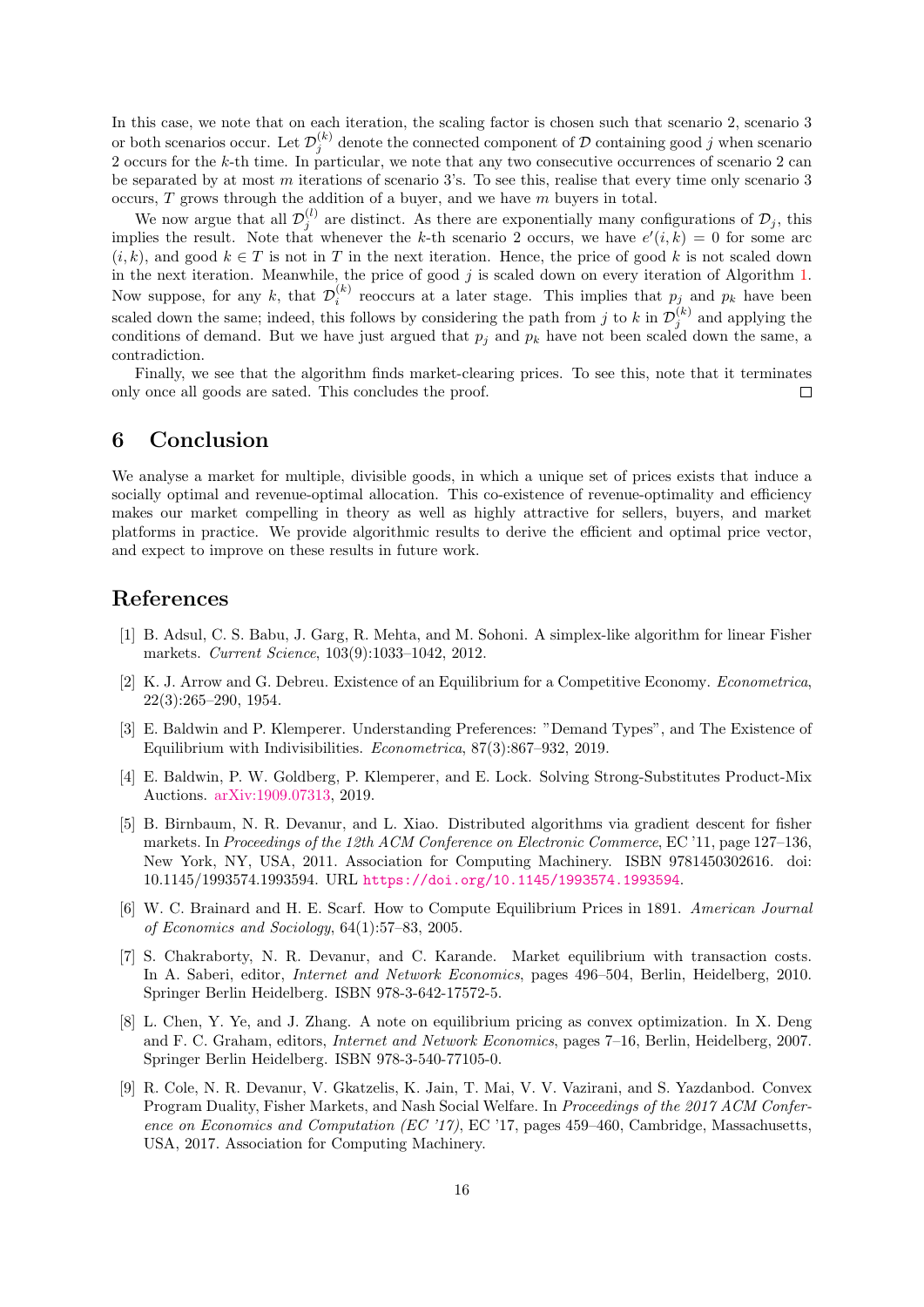- <span id="page-16-4"></span>[10] V. Conitzer, C. Kroer, D. Panigrahi, O. Schrijvers, E. Sodomka, N. E. Stier-Moses, and C. Wilkens. Pacing equilibrium in first-price auction markets. arXiv preprint arXiv:1811.07166, 2021.
- <span id="page-16-5"></span>[11] V. Conitzer, C. Kroer, E. Sodomka, and N. E. Stier-Moses. Multiplicative pacing equilibria in auction markets. Operations Research, 2021.
- <span id="page-16-14"></span>[12] N. R. Devanur and V. V. Vazirani. The spending constraint model for market equilibrium: Algorithmic, existence and uniqueness results. In Conference Proceedings of the Annual ACM Symposium on Theory of Computing, STOC '04, pages 519–528, Chicago, Illinois, USA, 2004.
- <span id="page-16-0"></span>[13] N. R. Devanur, C. H. Papadimitriou, A. Saberi, and V. V. Vazirani. Market Equilibrium via a Primal-Dual Algorithm for a Convex Program. Journal of the ACM, 55(5):1–18, 2008.
- <span id="page-16-6"></span>[14] S. Dobzinski, R. Lavi, and N. Nisan. Multi-unit auctions with budget limits. Games and Economic Behavior, 74(2):486–503, 2012.
- <span id="page-16-1"></span>[15] B. C. Eaves. A finite algorithm for the linear exchange model. Journal of Mathematical Economics, 3(2):197–203, 1976.
- <span id="page-16-13"></span>[16] E. Eisenberg and D. Gale. Consensus of Subjective Probabilities: The Pari-Mutuel Method. The Annals of Mathematical Statistics, 30(1):165 – 168, 1959. doi: 10.1214/aoms/1177706369. URL <https://doi.org/10.1214/aoms/1177706369>.
- <span id="page-16-17"></span>[17] M. Fichtl. Computing Candidate Prices in Budget-Constrained Product-Mix Auctions. Working paper. [https://dss.in.tum.de/files/staff-files/fichtl/BudgetConstrainedPMA.pdf,](https://dss.in.tum.de/files/staff-files/fichtl/BudgetConstrainedPMA.pdf) accessed 12/07/2021.
- <span id="page-16-15"></span>[18] J. Garg, R. Mehta, M. Sohoni, and N. K. Vishnoi. Towards Polynomial Simplex-Like Algorithms for Market Equilibria. In Proceedings of the Annual ACM-SIAM Symposium on Discrete Algorithms, SODA '13, pages 1226–1242, 2013.
- <span id="page-16-9"></span>[19] V. Guruswami, J. D. Hartline, A. R. Karlin, D. Kempe, C. Kenyon, and F. McSherry. On profitmaximizing envy-free pricing. In SODA, volume 5, pages 1164–1173, 2005.
- <span id="page-16-12"></span>[20] K. Jain. A polynomial time algorithm for computing an Arrow-Debreu market equilibrium for linear utilities. SIAM Journal on Computing, 37(1):303–318, 2007.
- <span id="page-16-10"></span>[21] P. Klemperer. A New Auction for Substitutes: Central Bank Liquidity Auctions, the U.S. TARP, and Variable Product-Mix Auctions. Working Paper, 2008.
- <span id="page-16-16"></span>[22] P. Klemperer. The Product-Mix Auction: a New Auction Design for Differentiated Goods. Journal of the European Economic Association, (8):526–36, 2010.
- <span id="page-16-8"></span>[23] P. Klemperer. Product-Mix Auctions. Nuffield College Working Paper 2018-W07, [http://www.nuffield.ox.ac.uk/users/klemperer/productmix.pdf,](http://www.nuffield.ox.ac.uk/users/klemperer/productmix.pdf) 2018.
- <span id="page-16-7"></span>[24] R. Murray, C. Kroer, A. Peysakhovich, and P. Shah. Robust market equilibria with uncertain preferences. In Proceedings of the AAAI Conference on Artificial Intelligence, volume 34, pages 2192–2199, 2020.
- <span id="page-16-2"></span>[25] N. Nisan, T. Roughgarden, E. Tardos, and V. V. Vazirani. Algorithmic game theory, 2007. Book available for free online, 2007.
- <span id="page-16-3"></span>[26] J. B. Orlin. Improved Algorithms for Computing Fisher's Market Clearing Prices. In Proceedings of the Annual ACM Symposium on Theory of Computing, STOC '10, pages 291–300, Cambridge, Massachusetts, USA, 2010.
- <span id="page-16-11"></span>[27] L. Walras. Eléments d'économie politique pure ou théorie de la richesse sociale (elements of pure economics, or the theory of social wealth). Lausanne, Paris, 1874. (1899, 4th ed.; 1926, rev ed., 1954, Engl. transl.), 1874.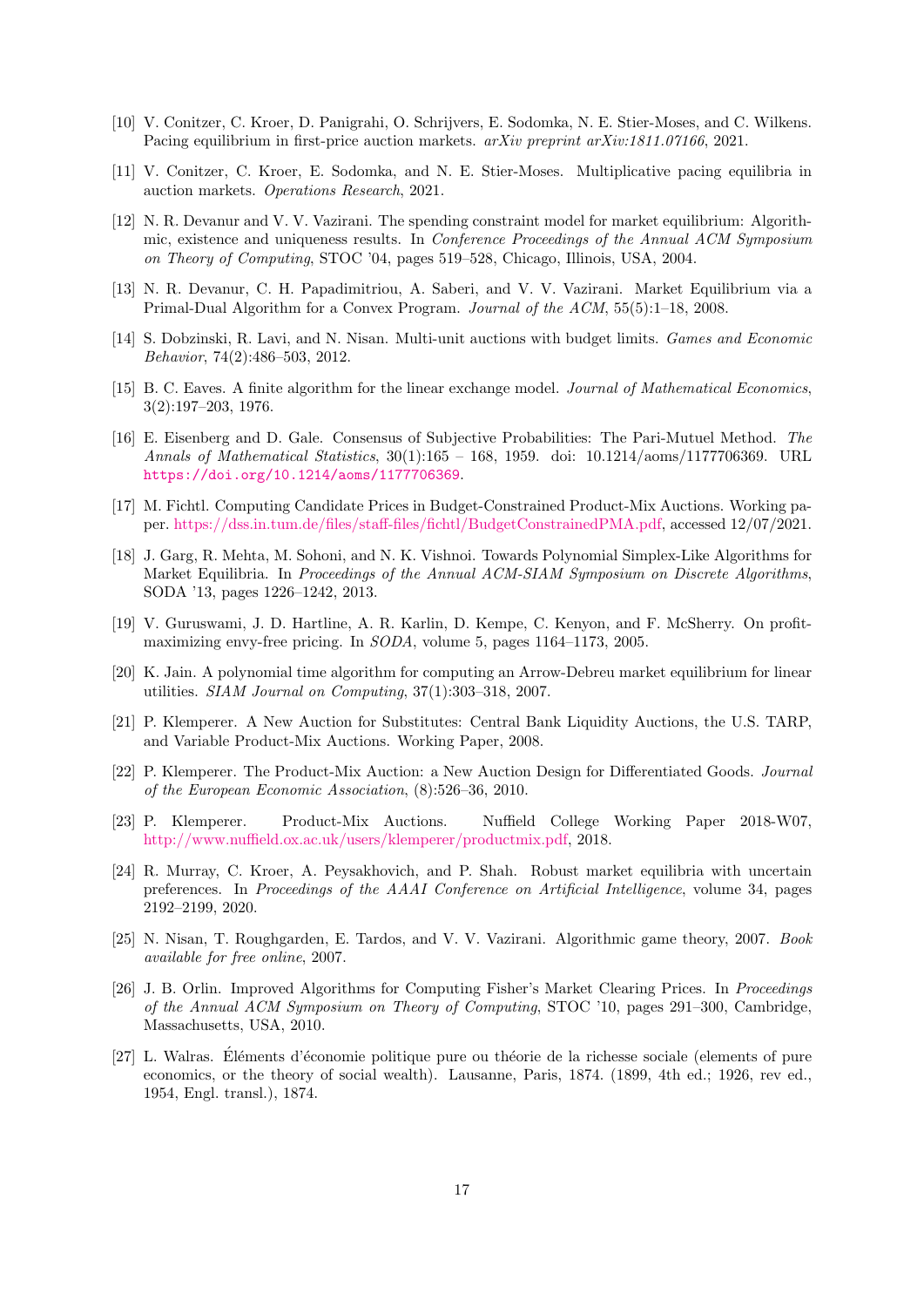# A On concave functions

The following example can be used to show revenue and welfare do not generally coincide when we move away from additive valuations, even when we have only one good. The valuation function is chosen to be fairly 'benign'. Note that the budget constraints never apply, so this example also applies to general quasi-linear utilities (without budget constraints).

**Example 3** (Concave valuation). Consider an auction with a single good available in  $s = 3$  units that has a single buyer. The buyer has valuation  $v : \mathbb{R} \to \mathbb{R}$  given by  $v(x) = \frac{4}{\log 2}(1 - 2^{-x})$  and budget 2. Then revenue is not maximised at market-clearing prices.

Indeed, note that the utility of the buyer for quantity q at price p is  $u(x, p) = v(x) - px$ , so the buyer's demand  $D(p)$  at p is found by solving  $v'(x) = p$ , which yields  $x = -\log_2(\frac{p}{4})$ . At  $p = 0.5$ , we have demand  $x = 3$ , so p clears the market. Revenue at p is  $px = 1.5$ . At price  $q = 1$ , we have demand  $y = 2$ , so q does not clear the market, but revenue is  $qy = 2$ , which is greater. Revenue is maximised at  $p = \frac{4}{e}$  with a demanded quantity of  $\frac{1}{\log(2)}$  and a revenue of  $\frac{4}{e \log(2)}$ .

**Proof of Proposition [1.](#page-3-2)** Recall that at any price p, the buyer demands the bundle x that maximises  $v(x) - p$ . Given valuation  $v(x)$ , revenue is maximised at  $(x, p) \in \arg \max_{x, p} px$  such that  $v'(x) = p$  and  $x \leq s$ . Thus, maximal revenue given v and s is  $v'(x)x$  for some  $x \leq s$ . Social welfare is maximised at  $(x, p) \in \arg \max_{x, p} v(x) - px$  such that  $x \leq s$ , i.e. revenue at the social optimum is  $v'(s)s$ . We show that there exists x and s with  $x < s$  and  $v'(x)x > v'(s)s$ . Recall that a differentiable function  $f : \mathbb{R} \to \mathbb{R}$  is strongly concave if it satisfies  $|f'(x) - f'(y)| \ge m||x - y||$  for all distinct  $x, y \in \mathbb{R}$  (v does not need to be twice differentiable).

First, note that there exists  $\bar{x} < \infty$  such that  $v'(x) < mx$  for all  $x \geq \bar{x}$ , due to strict concavity of v. Fix some supply  $s \geq \overline{x}$  and let  $\varepsilon = \frac{1}{2}(ms - v'(s))$ . As v is strongly concave, we also have  $v'(s - \varepsilon) \geq v'(s) + m\varepsilon$ for any  $\varepsilon$ . Hence,

$$
v'(s - \epsilon)(s - \epsilon) \ge (v'(s) + m\epsilon)(s - \epsilon)
$$
  
=  $v'(s)s + \epsilon(ms - v'(s) - m\epsilon)$   
>  $v'(s)s$ .

**Proof of Proposition [2.](#page-3-3)** First, suppose that there exists supply  $s \in X$  with  $v'(s) < ms$ . Then the result follows analogous to the proof of Proposition [1.](#page-3-2)

We now prove the second part of the statement. The budget constraint is given by  $px \leq \beta$ . At the demanded quantity,  $v'(x) = p$  holds. Thus, for all feasible x, it must hold that  $v'(x) \le \beta/x$ , i.e.  $x \leq \tilde{x}$ . Now we demonstrate that  $v'(\tilde{x} - \epsilon) \leq m(\tilde{x} - \epsilon)$  for some small  $\epsilon$ . Then the result follows from Proposition [2.](#page-3-3) For some  $\delta > 0$ , we have

$$
m(\tilde{x} - \epsilon) \ge \left(\frac{v'(\tilde{x})}{\tilde{x}} + \delta\right)(\tilde{x} - \epsilon)
$$

$$
= \frac{(v'(\tilde{x}) + \delta\tilde{x})(\tilde{x} - \epsilon)}{\tilde{x}}
$$

$$
\ge v'(\tilde{x} - \epsilon)
$$

The last inequality holds for  $\epsilon \to 0$  and some  $\delta > 0$ .

# B Omitted proofs

It is known [\[8\]](#page-15-1) that the market we consider has a unique market-clearing price vector (but allocations at these prices may not be unique). Here we provide a direct proof of this.

<span id="page-17-0"></span>**Theorem 14.** There is a unique price vector  $p^*$  at which the market is cleared.

*Proof.* Suppose we have a valid allocation  $\pi$  that exhausts supply s. We want to find the corresponding prices **p** that support  $\pi$ . First, we formulate the problem of finding  $p \geq 0$  as a system of linear inequalities by writing out the budget constraints as equalities and the demand constraints as inequalities. The

 $\Box$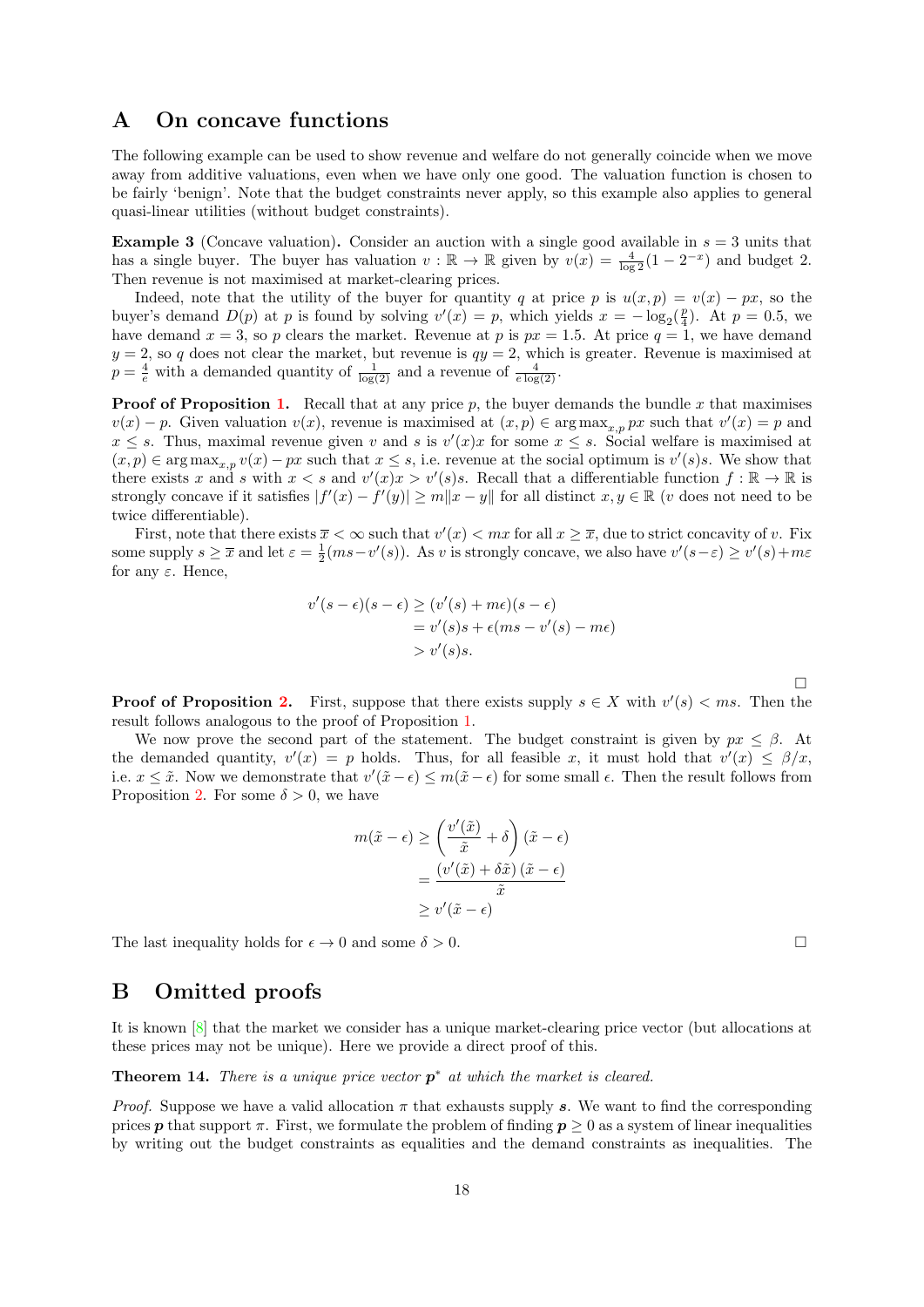latter is achieved by adding, for every buyer i who demands a positive amount of good  $j$ , the inequalities  $\frac{v_j^i}{p_j} \geq \frac{v_k^i}{p_k}$ ,  $\forall k \in [n]_0$ . Our goal is to prove that there is exactly one solution to this system of inequalities. In Section [4,](#page-10-0) we show that the elementwise-minimal prices  $p^*$  clear the market, so the polytope defined by this system has at least one solution.<sup>[8](#page-18-0)</sup>

For contradiction, suppose there is a second feasible price vector  $p \geq p^*$  that also clears the market. Then by convexity of the polytope, it follows that  $p' = p^* + \varepsilon(p - p^*)$  is also market-clearing for any  $0 \leq \varepsilon \leq 1$ . From now on, we assume that  $p'$  is obtained by letting  $\varepsilon$  be infinitesimally small. Let  $S := \{j \in [n] \mid p_j^* < p_j\}$  denote the prices that change when we move from  $p^*$  to  $p'$ . As  $p \neq p^*$ , S is non-empty. We first make a technical observation about the demand of each bid at  $p^*$  and  $p'$ .

<span id="page-18-1"></span>**Observation 1.** For any buyer  $i \in [m]$ , we note: (i) If  $J^{i}(p^{*}) \nsubseteq S$ , then  $J^{i}(p') = J^{i}(p^{*}) \setminus S$ . (ii) If  $J^{i}(\boldsymbol{p}^*) \subseteq S$ , then  $J^{i}(\boldsymbol{p}') \subseteq J^{i}(\boldsymbol{p}^*)$ . This holds because  $\varepsilon$  was chosen to be infinitesimally small.

Now suppose e' is a valid expenditure at  $p'$  that clears the market. Let  $\mathcal{S} := \{i \in [m] \mid J^{i}(p^*) \subseteq S\}$ denote the set of buyers satisfying case (ii) of Observation [1.](#page-18-1) We take a look at the revenue contributions from each buyer towards goods in S. At  $p'$ , Observation [1](#page-18-1) tells us that only buyers  $i \in S$  spend on goods in S, and they each spend their entire budget on S. Hence, the budget and supply feasibility of  $e'$  imply  $\sum_{i\in\mathcal{S}}\beta^i=e'(\mathcal{S},S)=e'([m],S)=\sum_{j\in\mathcal{S}}p'_js_j$ . At  $p^*$ , the buyers of S also spend their entire budget on  $\sum$ S, but it may be the case that other buyers also spend part of their budget on S. Hence,  $i\in\mathcal{S}$ ,  $\beta^i = e(\mathcal{S}, \mathcal{S}) \leq e([m], \mathcal{S}) = \sum_{j \in \mathcal{S}} p_j^* s_j$ . It follows that  $\sum_{j \in \mathcal{S}} p_j^* s_j \leq \sum_{j \in \mathcal{S}} p_j^* s_j$ , in contradiction to the fact that  $p'_j > p^*_j$  for all  $j \in S$ .

#### B.1 Welfare theorems

We show that the first and second welfare theorem hold in our market. First we define efficiency formally.

**Definition 4** (Efficiency). A feasible allocation  $\pi$  is efficient if  $\sum_{i \in [m], j \in [n]} v_j \pi(i, j) \geq \sum_{i \in [m], j \in [n]} v_j \pi'(i, j)$ for all feasible allocations  $\pi' \neq \pi$ .

<span id="page-18-2"></span>**Proposition 15.** Suppose  $\pi$  is a budget-feasible allocation at prices  $p$  and fix buyer i. Then  $\sum_{j\in[n]_0}(v_j^i$  $p_j)\pi(i,j) \geq \sum_{j\in [n]_0} (v_j^i - p_j)\pi'(i,j)$  for all budget-feasible allocations  $\pi'$  if, and only if,  $\pi(i) \in D^i(\mathbf{p})$ .

Proof. This follows immediately from budget-constrained quasi-linearity.

**Theorem 16** (First welfare theorem). If  $(p, \pi)$  is a competitive equilibrium,  $\pi$  is an efficient allocation.

Proof. Let  $(p, \pi)$  be a competitive equilibrium with corresponding expenditure e. Let  $\pi'$  be a feasible allocation at  $p$  with expenditure  $e'$ . Proposition [15](#page-18-2) implies

$$
\sum_{i \in [m], j \in [n]} (v_j^i - p_j) \pi(i, j) \ge \sum_{i \in [m], j \in [n]} (v_j^i - p_j) \pi'(i, j).
$$

Rearranging and using the fact that  $e([m], [n]) = \mathbf{p} \cdot \mathbf{s} \geq e'([m], [n])$ , we have

$$
\sum_{i \in [m], j \in [n]} v_j^i \pi(i, j) - \sum_{i \in [m], j \in [n]} v_j^i \pi'(i, j) \ge e([m], [n]) - e'([m], [n]) \ge 0.
$$

 $\Box$ 

 $\Box$ 

**Theorem 17** (Second welfare theorem). Let  $(p, \pi)$  be a competitive equilibrium and  $\pi'$  be another efficient and feasible allocation. Then  $(p, \pi')$  is also a competitive equilibrium.

Proof. By definition of efficiency, we first note that

<span id="page-18-3"></span>
$$
\sum_{i \in [m], j \in [n]} v_j^i \pi(i, j) = \sum_{i \in [m], j \in [n]} v_j^i \pi'(i, j).
$$
\n(7)

<span id="page-18-0"></span><sup>&</sup>lt;sup>8</sup>Indeed, the algorithm in Section [5](#page-14-0) finds these market-clearing prices.